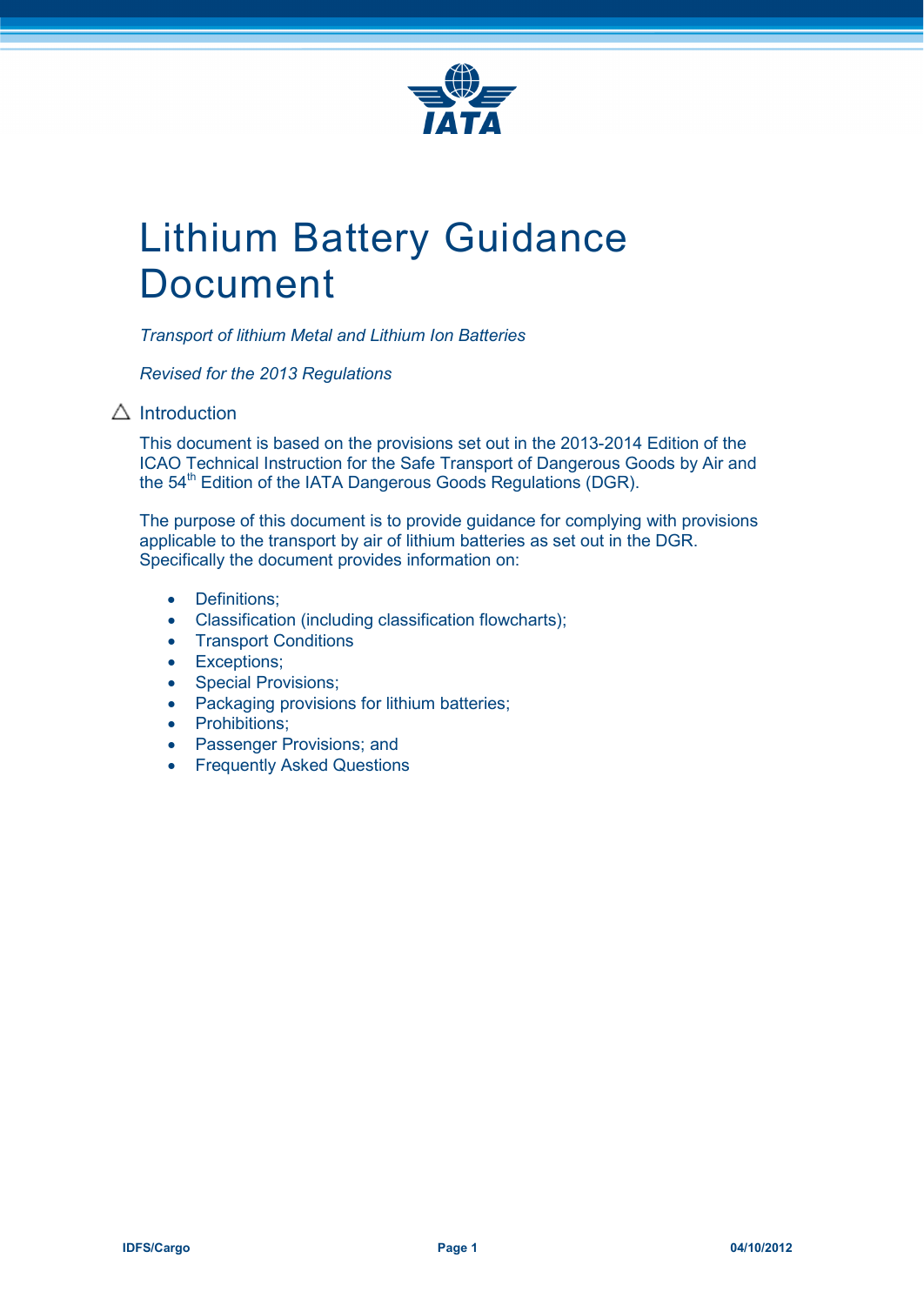#### **Definitions**

Lithium Battery – The term "lithium battery" refers to a family of batteries with different chemistries, comprising many types of cathodes and electrolytes. For the purposes of the DGR they are separated into:

**Lithium metal batteries.** Are generally primary (non-rechargeable) batteries that have lithium metal or lithium compounds as an anode. Lithium metal batteries are generally used to power devices such as watches, calculators, cameras, temperature data loggers;



**Figure 1 - Example of Lithium Metal Batteries**

**Lithium-ion batteries** (sometimes abbreviated Li-ion batteries) are a type of secondary (rechargeable) battery commonly used in consumer electronics. Also included within lithium-ion batteries are lithium polymer batteries. Lithium-ion batteries are generally found in mobile telephones, laptop computers, etc.



@ 2005 HowStuffWorks

#### **Figure 2 - Example of a Lithium Ion Battery**

 $\Delta$  The technical definition of a battery and cell, as indicated in the UN Manual of Tests and Criteria, is as follows:

"**Battery**" means two or more cells which are electrically connected together and fitted with devices necessary for use, for example, case, terminals, marking and protective devices. A single cell lithium battery is considered a "cell" and must be tested according to the testing requirements for "cells" for the purposes of these Regulations and the provisions of subsection 38.3 of the UN Manual of Tests and Criteria (see also the definition for "cell").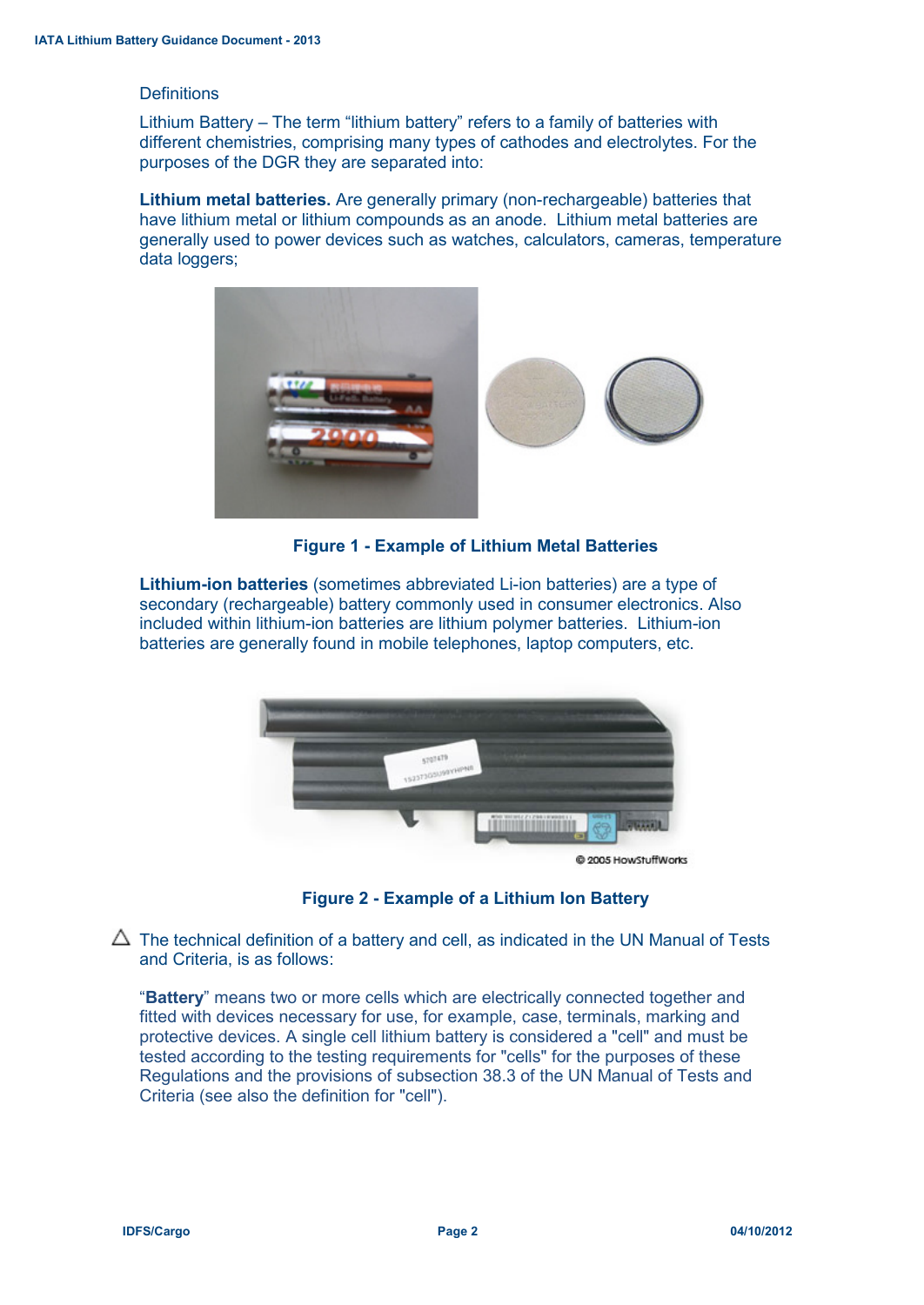#### *Note:*

*Units that are commonly referred to as "battery packs", "modules" or "battery assemblies" having the primary function of providing a source of power to another piece of equipment are for the purposes of these Regulations and the provisions of Subsection 38.3 of the UN Manual of Tests and Criteria treated as batteries.*

"**Cell"** means a single encased electrochemical unit (one positive and one negative electrode) which exhibits a voltage differential across its two terminals. Under these Regulations and the *UN Manual of Tests and Criteria*, to the extent the encased electrochemical unit meets the definition of "cell" herein, it is a "cell", not a "battery", regardless of whether the unit is termed a "battery" or a "single cell battery" outside of these Regulations and the *UN Manual of Tests and Criteria*

**Button cell** or battery means a round small cell or battery when the overall height is less than the diameter.

Classification (DGR 3.9.2.6)

Lithium batteries are classified in Class 9 – Miscellaneous dangerous goods as:

- UN 3090, **Lithium metal batteries**; and
- UN 3480, **Lithium ion batteries**

or, if inside a piece of equipment or packed separately with a piece of equipment as:

- UN 3091, **Lithium metal batteries contained in equipment**; or
- UN 3091, **Lithium metal batteries packed with equipment**; and
- UN 3481, **Lithium ion batteries contained in equipment**; or
- UN 3481, **Lithium ion batteries packed with equipment**.

In the absence of exceptions, these batteries must be shipped in quantities that comply with the limitations contained in the DGR (see DGR Table 4.2 and the applicable packing instruction). They must be contained in a UN specification packaging as prescribed by the applicable packing instruction in the DGR. A completed package must display a Class 9 hazard label in addition to markings that identify the applicable proper shipping name and UN number. A shipper must document the shipment using a Shipper's Declaration for Dangerous Goods.

 $\Box$  As of 1 January 2013, the classification criteria for lithium batteries stipulate that cells and batteries must be manufactured under a quality management program. DGR 3.9.2.6 includes the elements that must be included in such a program.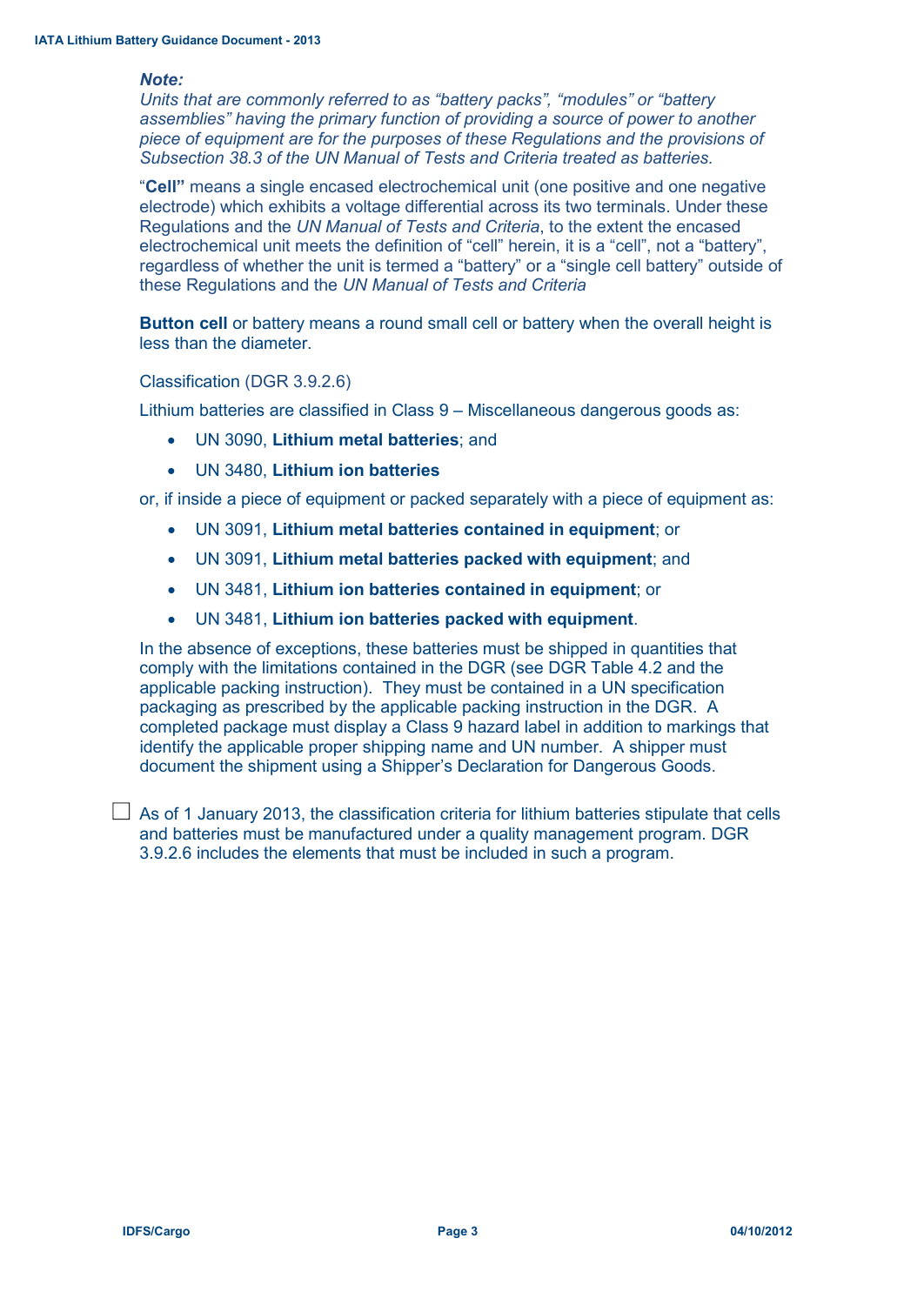## $\Box$  Transport Conditions

The following information is a summary of the conditions that apply to various sizes of batteries for air transport. More details on the exceptions are found in the next section of this document.

1. Section I / IA Packing Instructions 965 – 970

Lithium ion and lithium metal cells and batteries (PI 965 & PI 968, Section IA and PI 966, PI 967, PI 969 & PI 970, Section I) are subject to all of the applicable requirements in the DGR. These requirements are as follows:

- (a) dangerous goods training (DGR 1.5);
- (b) classification (DGR 3.9.2.6);
- (c) limits on the net quantity of lithium batteries per package (DGR 4.2 and applicable packing instruction);
- (d) UN specification packaging (applicable packing instruction, see also DGR Section 6):

*Note: UN specification packaging does not apply to PI 967 and PI 970.*

- (e) marking and labelling of packages (DGR Section 7) *Note: packages must not bear the lithium battery handling label, only the Class 9 hazard label and Cargo Aircraft Only label, when applicable, must be applied. If packages are assembled into an overpack the requirements for overpacks in DGR 7.1.4 and 7.2.7 apply*;
- (f) Shipper's Declaration for Dangerous Goods (DGR Section 8);
- 2. Section IB Packing Instructions 965 & 968

Lithium ion and lithium metal cells and batteries that meet the Watt-hour or lithium content limits set out in Section II of PI 965 and PI 968 respectively, but that exceed the weight or quantity limits set out in Table 956-II or Table 968-II are subject to all of the applicable requirements in the DGR except for the requirements for UN specification packagings and for a full Shipper's Declaration. The requirements applicable are as follows:

- (a) dangerous goods training (DGR 1.5);
- (b) classification (DGR 3.9.2.6);
- (c) limits on the total weight per package (applicable packing instruction);
- (d) strong outer packagings (see Section IB of applicable packing instruction);
- (e) marking and labelling of packages (DGR Section 7) *Note: packages must bear both the lithium battery handling label and the Class 9 hazard label. If packages are assembled into an overpack the requirements for overpacks in DGR 7.1.4 and 7.2.7 apply*;
- (f) documentation must describe the details of the consignment (Section IB of PI 965 or PI 968);

*Note: if packages of Section IB are consolidated with other cargo, the provisions of DGR 1.3.3.3 and 1.3.3.6 apply. If packages are assembled into an overpack the requirements for overpacks in DGR 8.1.6.9.3, Step 7 apply to the document used to describe the batteries.*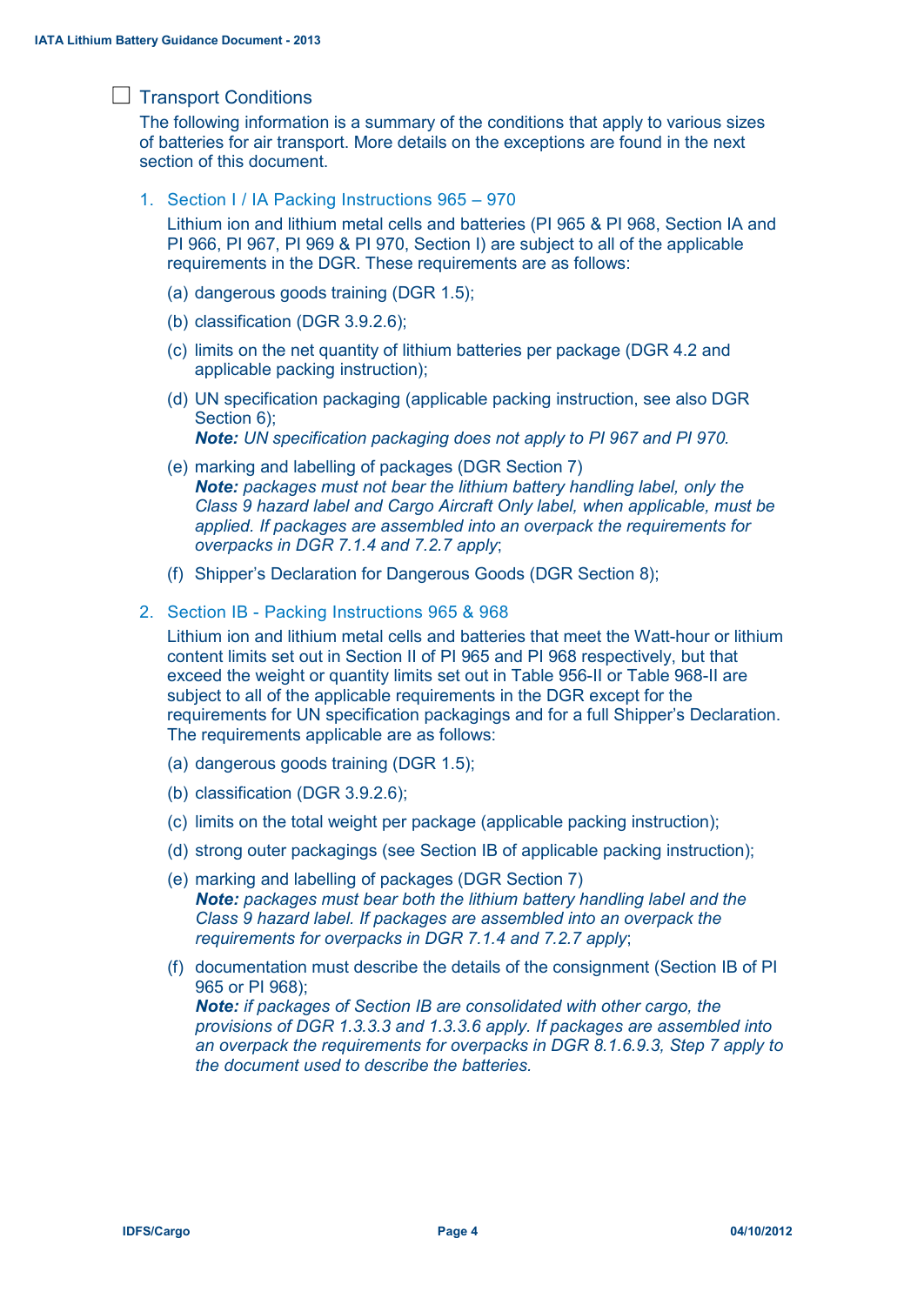## 3. Section II - Packing Instructions 965 – 970

"Small" Lithium ion and lithium metal cells and batteries that meet the Watt-hour or lithium content limits set out in Section II of PI 965 to PI 970 are only subject to certain parts of the DGR when shipped as cargo. The bulk of the requirements for these small lithium batteries are contained within the General Requirements at the start of each packing instruction which apply to all lithium batteries and then the specific requirements set out in Section II of each packing instruction. are as follows:

- (a) classification (DGR 3.9.2.6);
- (b) limits on the quantity of lithium cells or batteries per package (Table II of the applicable packing instruction);
- (c) strong outer packagings (see Section II of applicable packing instruction);
- (d) marking and labelling of packages (Additional Requirements of Section II of the applicable packing instruction);
- (e) the details of the consignment must be described (Additional Requirements of Section II of the applicable packing instruction)*.*

#### **Exceptions**

Small lithium metal and lithium ion batteries are not subject to all of the provisions of the DGR provided that they comply with all of the requirements set out in Section II of Packing Instructions 965, 966 and 967 for lithium ion batteries and Section II of Packing Instructions 968, 969 and 970 for lithium metal batteries in the 54<sup>th</sup> Edition of the IATA DGR.

Packages containing lithium batteries, or lithium batteries contained in, or packed with, equipment that meet the provisions of Section II of these packing instructions are not required to have a Class 9 hazard label and there is no requirement for a Shipper's Declaration for Dangerous Goods for consignments of these batteries. However, in the event of an incident involving these batteries, the incident reporting requirements apply.

#### *Note:*

*Only batteries that have successfully passed the test procedures of Part III, Sub-Section 38.3 of the UN Manual of Tests and Criteria qualify under this exception. This is also true for so-called "OEM" or "aftermarket" batteries. Any battery manufacturer or distributor should be able to provide documentation confirming that the batteries have been so tested.*

 $\Box$  Quantities of Lithium metal and lithium ion cells and batteries that exceed the "per package" limits described in Section II of the packing instruction 965 (Table 965-II) and 968 (Table 968-II) must be assigned to class 9 and shipped as "Section IB". All applicable requirements contained in the IATA Dangerous Goods Regulations relating to these commodities must be complied with, including the training requirements, with the exception of:

- UN Specification packaging is not required.
- A "Shipper's Declaration for Dangerous Goods" is not required provided that the air waybill or alternative transport document contains the required information

Packages must bear the Class 9 hazard label in addition to the lithium battery handling label.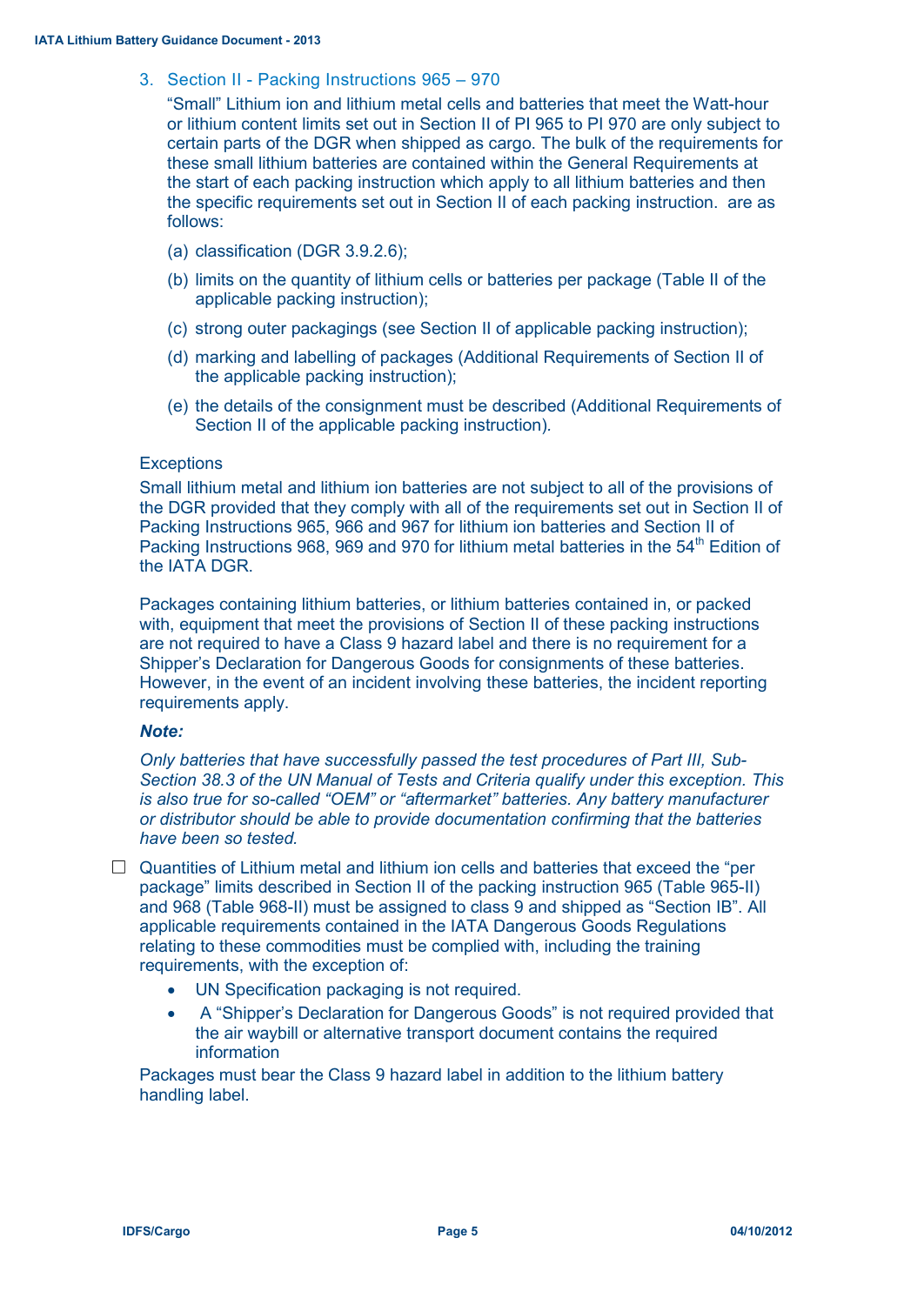Lithium metal and lithium ion batteries larger than those permitted by Section II of the applicable packing instruction must be assigned to Class 9 and consigned as UN 3090 (Lithium metal batteries), UN 3480 (Lithium ion batteries), UN 3091 (Lithium metal batteries contained in equipment or Lithium metal batteries packed with equipment) or UN 3481 (Lithium ion batteries contained in equipment or Lithium ion batteries packed with equipment). All applicable requirements contained in the IATA Dangerous Goods Regulations relating to these commodities must be complied with, including the training requirements; a "Shipper's Declaration for Dangerous Goods" must be issued, and packages must bear the Class 9 hazard label.

#### Special Provisions

There are a number of special provisions which may allow for the transport of lithium batteries other than in accordance with the defined conditions or limits, or which require the shipper to take additional precautions when preparing batteries for transport. The special provisions applicable to lithium batteries are set out following.

Notwithstanding the general requirement that prior to being transported each type of lithium battery must have successfully passed the UN test requirements, there is provision for prototype lithium batteries that have not yet passed the UN test requirements to be shipped for testing purposes, this testing includes pre-production or product compatibility testing, in accordance with Special Provision A88, as follows:

**A88** Prototype or low production, (i.e. annual production runs consisting of no more than 100 lithium cells or batteries) lithium cells or batteries that have not been tested to the requirements in subsection 38.3 of the *UN Manual of Tests and Criteria* may be transported aboard cargo aircraft, if approved by the appropriate authority of the State of origin and the following requirements are met:

- a) except as provided in paragraph (c), the cells or batteries must be transported in an outer packaging that is a metal, plastic or plywood drum or a metal, plastic or wooden box and that meets the criteria for Packing Group I packagings;
- b) except as provided in paragraph (c), each cell or battery must be individually packed in an inner packaging inside an outer packaging and surrounded by cushioning material that is non-combustible, and nonconductive. Cells or batteries must be protected against short-circuiting;
- c) lithium batteries with a mass of 12 kg or greater and having a strong, impact resistant outer casing, or assemblies of such batteries, may be packed in strong outer packagings or protective enclosures not subject to the requirements of Section 6 of these Regulations. The batteries or battery assemblies must be protected against short circuiting; and
- d) a copy of the document of approval showing the quantity limitations must accompany the consignment.

Irrespective of the limit specified in Column L of Table 4.2, the battery or battery assembly as prepared for transport may have a mass exceeding 35 kg.

 $\Delta$  For air transport, specific quantity limits apply to the net weight of lithium batteries in a package. The maximum net weight of lithium batteries per package for Cargo Aircraft Only is 35 kg. However, there is provision for large lithium batteries that have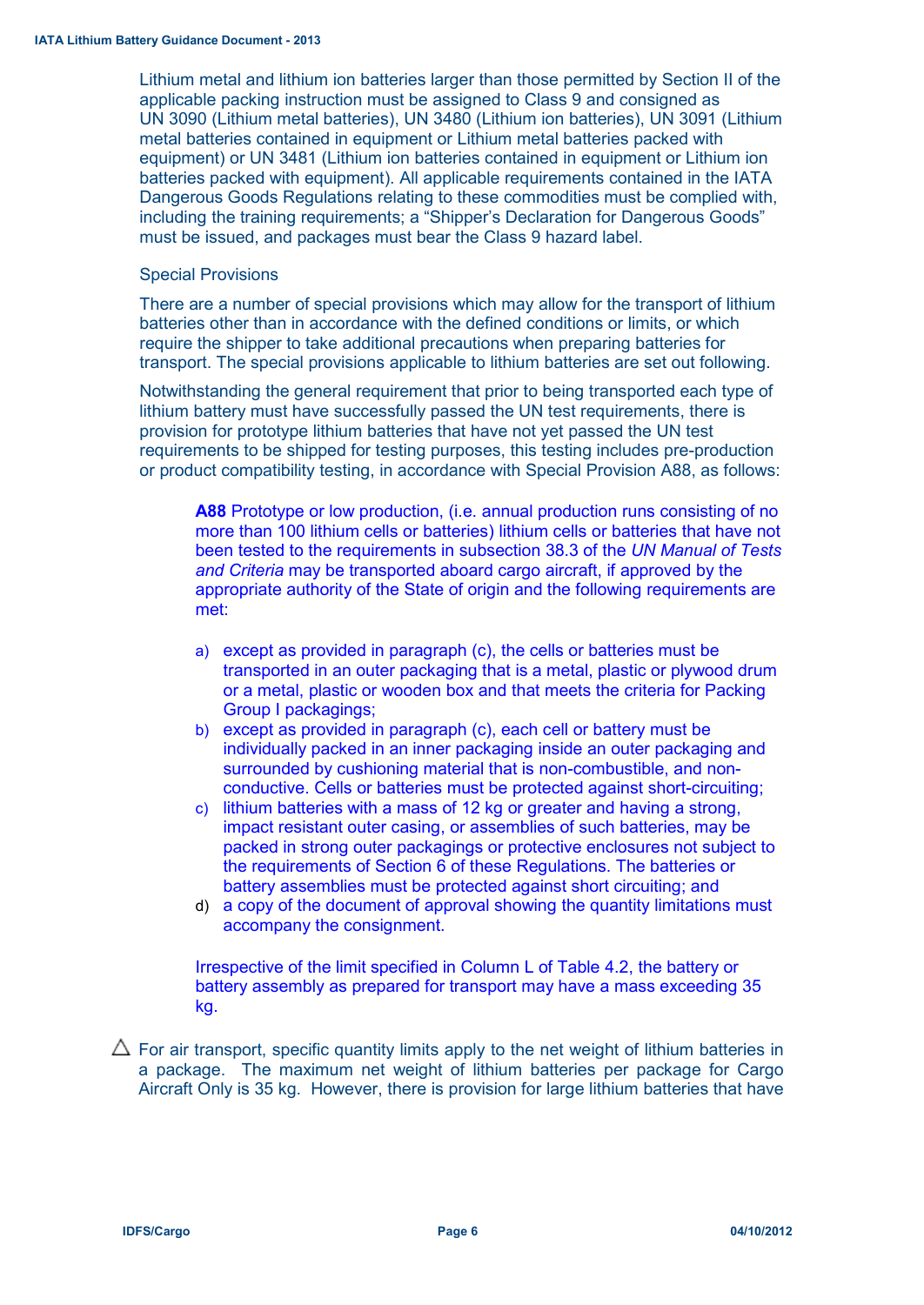a net weight exceeding 35 kg to be consigned on a cargo aircraft in accordance with Special Provision A99 as follows:

**A99** Irrespective of the per package quantity limit for cargo aircraft specified in Column L of the List of Dangerous Goods (Subsection 4.2), and in Section I of Packing Instructions 965, 966, 967, 968, 969 or 970, a lithium battery or battery assembly (UN 3090 or UN 3480), including when packed with, or contained in equipment (UN 3091 or UN 3481) that meets the other requirements of Section I of the applicable packing instruction may have a mass exceeding 35 kg, if approved by the appropriate authority of the State of origin. A copy of the document of approval must accompany the consignment.

There will be occasion where a manufacturer may wish to have a defective battery returned for analysis. However, where such batteries may pose a safety risk they are prohibited from transport by air as set in Special Provision A154, as follows:

**A154** Lithium batteries identified by the manufacturer as being defective for safety reasons, or that have been damaged, that have the potential of producing a dangerous evolution of heat, fire or short circuit are forbidden for transport (e.g. those being returned to the manufacturer for safety reasons).

One of the major risks associated with the transport of batteries and battery-powered equipment is short-circuit of the battery as a result of the battery terminals coming into contact with other batteries or metal objects. Special Provision A164 requires that all batteries and battery-powered equipment must be packed to prevent short circuit an inadvertent operation as follows:

**A164** Any electrical battery or battery-powered device, equipment of vehicle having the potential of a dangerous evolution of heat must be prepared for transport so as to prevent:

(a) a short circuit (e.g. in the case of batteries by the effective insulation of exposed terminals; or in the case of equipment, by disconnection of the battery and protection of exposed terminals); and

(b) unintentional activation.

When a shipment of a combination of lithium batteries contained in equipment and lithium batteries packed with equipment is presented for transport, the classification is to be lithium batteries packed with equipment as indicated by special provision A181.

**A181** When a package contains a combination of lithium batteries contained in equipment and lithium batteries packed with equipment, the package must be marked UN 3091 Lithium metal batteries packed with equipment, or UN 3481 Lithium ion batteries packed with equipment as appropriate. If a package contains both lithium ion batteries and lithium metal batteries, the package must be marked as required for both battery types. However, button cell batteries installed in equipment (including circuit boards) need not be considered.

Questions have been asked regarding whether to classify equipment with lithium batteries as battery-powered equipment, or only lithium batteries contained in equipment. Special Provision A182 makes it clear that the requirement is to use the lithium battery specific entries when only those batteries are present.

**A182** Equipment containing only lithium batteries must be classified as either UN 3091 or UN 3481.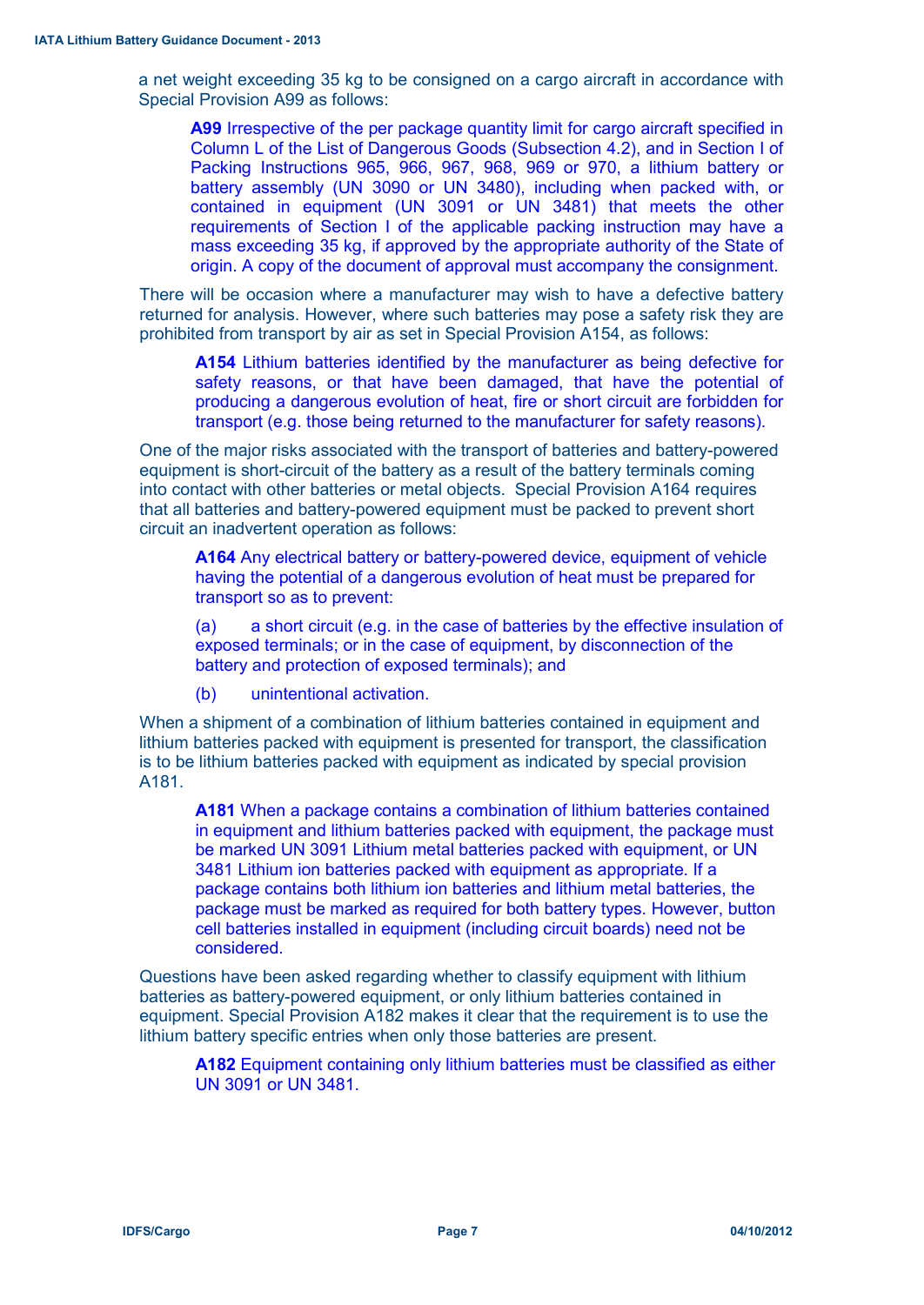It has been clarified that waste batteries are not permitted in air transport with the addition of Special Provision A183.

**A183** Waste batteries and batteries being shipped for recycling or disposal are prohibited from air transport unless approved by the appropriate national authority of the State of Origin and the State of the Operator.

Questions have been asked regarding whether to classify vehicles powered only by lithium batteries as vehicles, or using a lithium battery entry. Special Provision A185 makes it clear that the requirement is to use the battery-powered vehicle entry.

**A185** Vehicles only powered by lithium metal batteries or lithium ion batteries must be consigned under the entry UN 3171, **Battery-powered vehicle**

## $\triangle$  Classification Flowcharts

**The following (2) classification flowcharts are intended to provide guidance on the classification for lithium metal and lithium ion batteries.**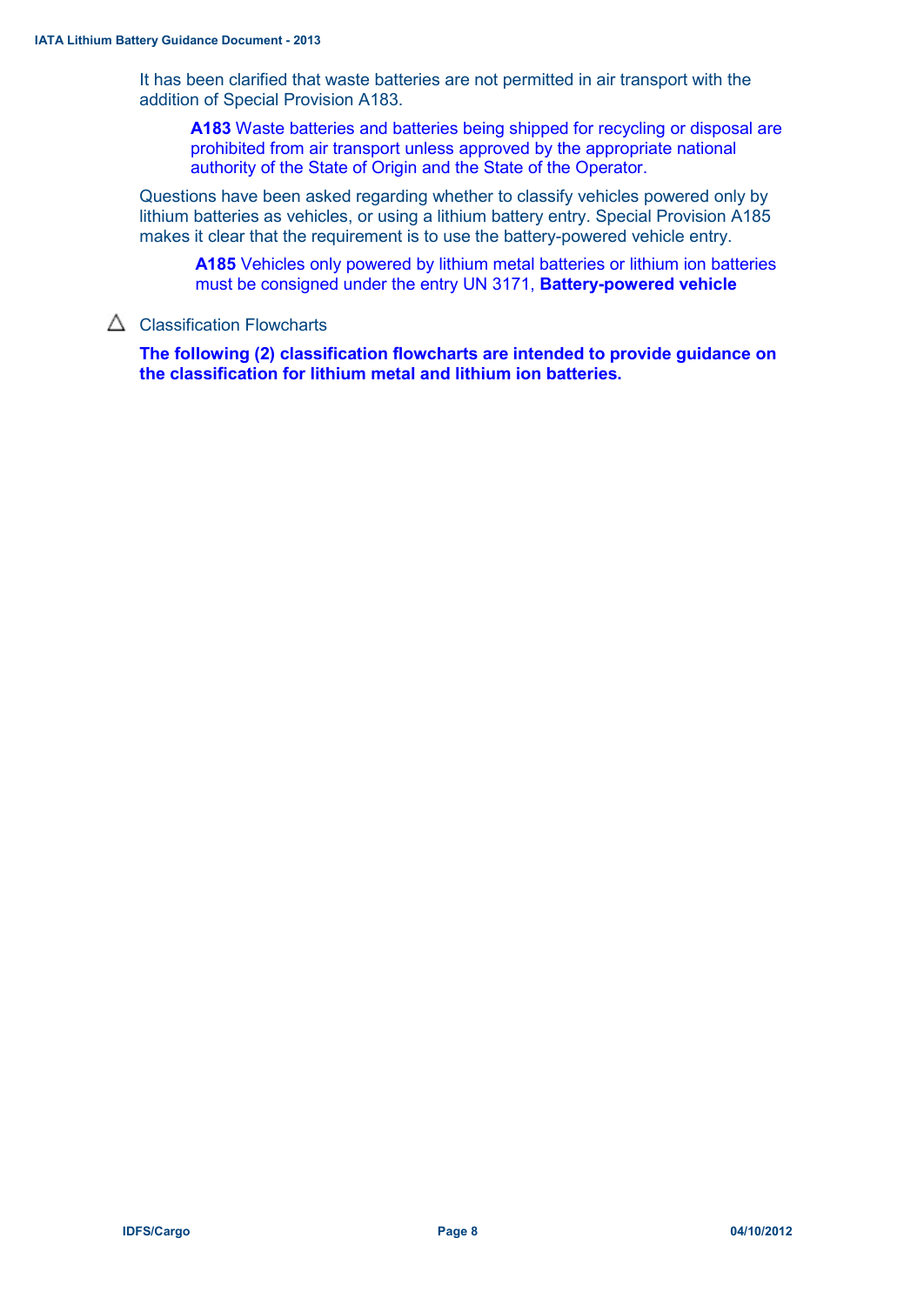

#### **IDFS/Cargo Page 9 04/10/2012**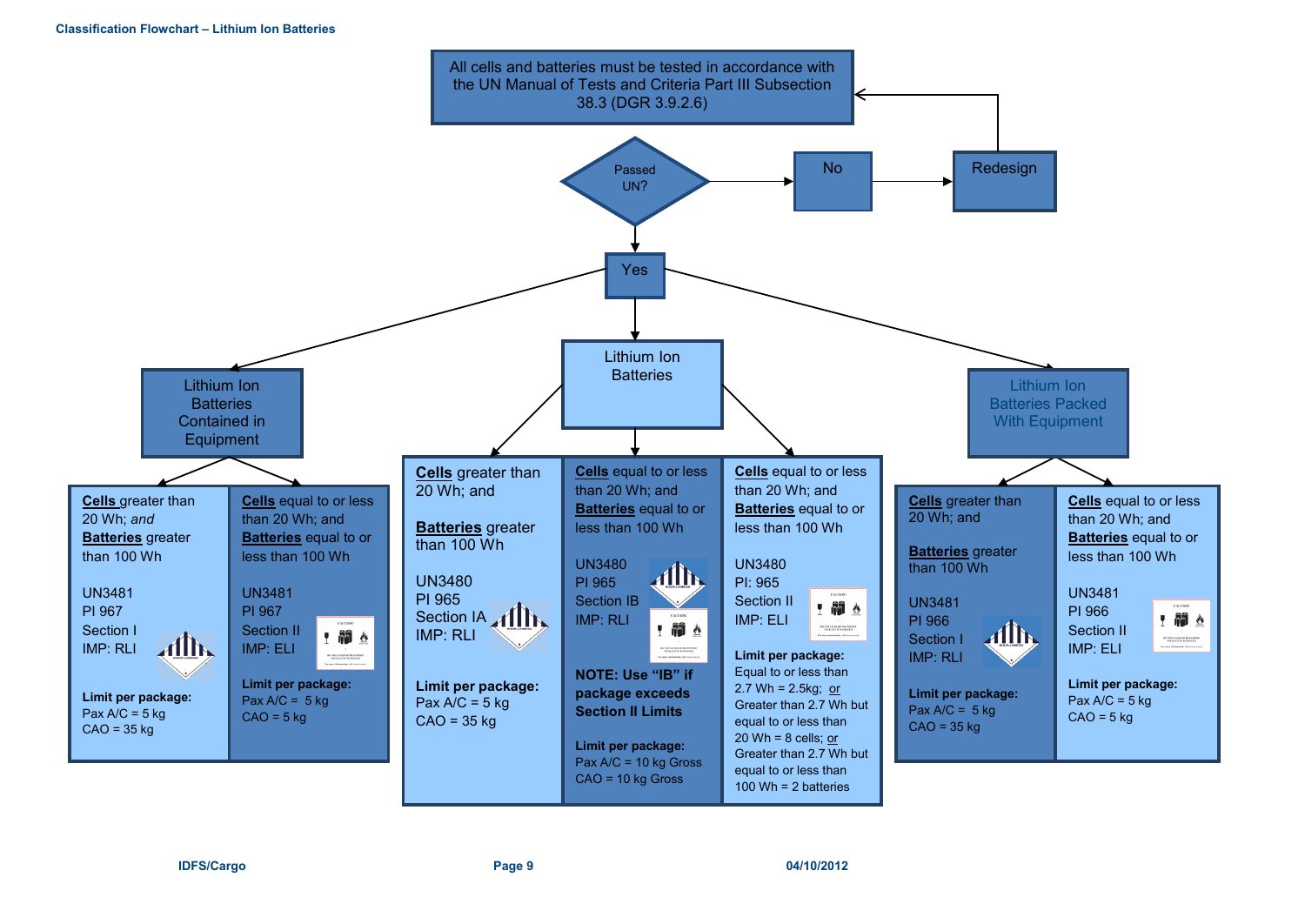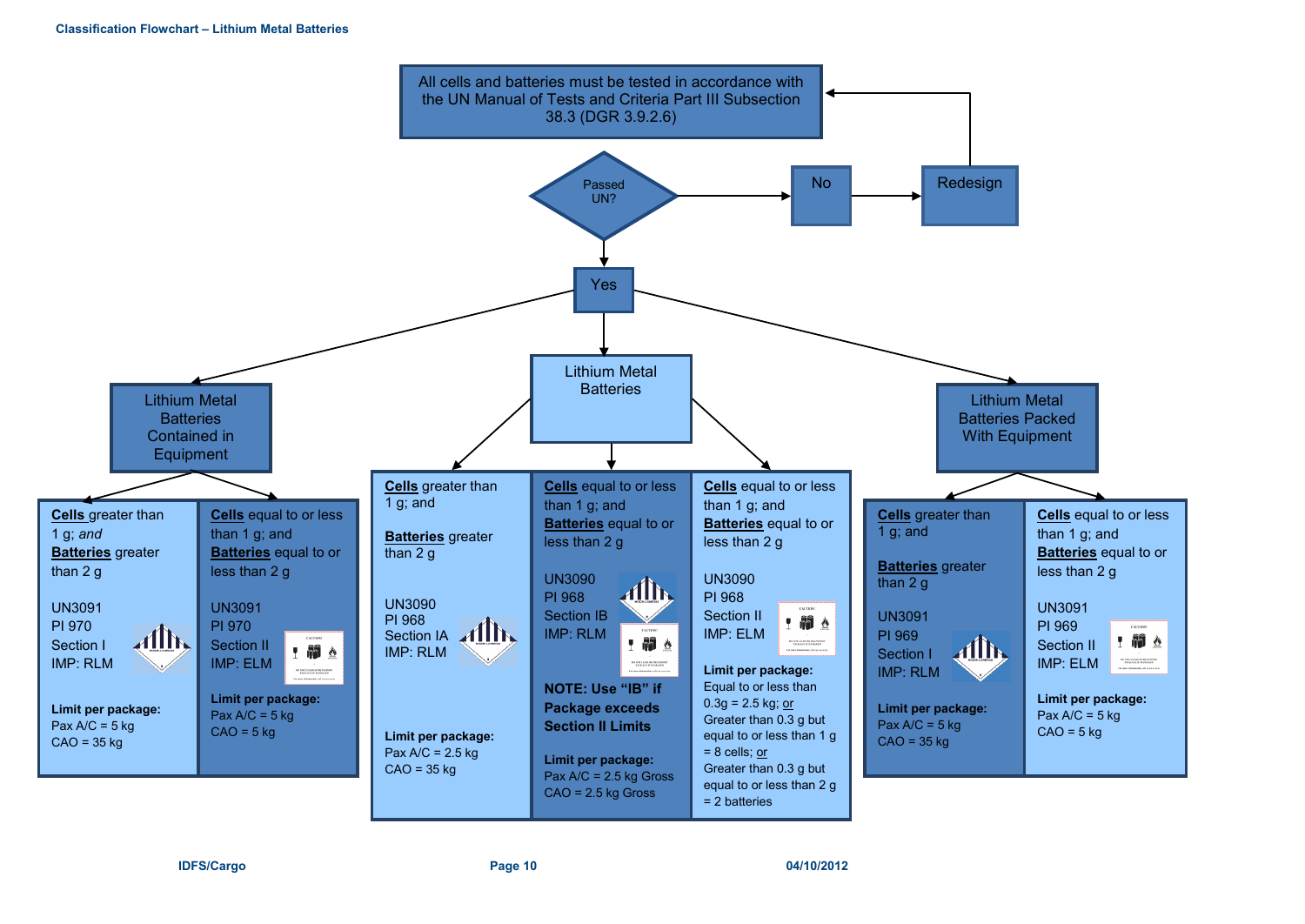#### **Prohibitions**

#### *Transport to, from or through the United States*

Lithium metal batteries shipped to, from or through the United States are subject to additional limitations specified in the US national dangerous goods regulations contained in Code of Federal Regulations Title 49 (49 CFR). The basis of these limitations is reflected in State Variation USG-02, which states that:

Primary (non-rechargeable) lithium metal batteries and cells, (UN 3090), are forbidden for transportation aboard passenger-carrying aircraft. Such batteries transported in accordance with Section I of Packing Instruction 968 must be labelled with the CARGO AIRCRAFT ONLY label. Such batteries transported in accordance with Section II of Packing Instruction 968 must be marked "PRIMARY LITHIUM BATTERIES — FORBIDDEN FOR TRANSPORT ABOARD PASSENGER AIRCRAFT" or "LITHIUM METAL BATTERIES — FORBIDDEN FOR TRANSPORT ABOARD PASSENGER AIRCRAFT".

Primary (non-rechargeable) lithium metal batteries and cells contained in or packed with equipment (UN 3091) are forbidden for transportation aboard passengercarrying aircraft unless:

- 1. the equipment and the batteries and cells are transported in accordance with Packing Instruction 969 or 970, as appropriate;
- 2. the package contains no more than the number of lithium metal batteries or cells necessary to power the intended piece of equipment;
- 3. the lithium content of each cell, when fully charged, is not more than 5 grams;
- 4. the aggregate lithium content of the anode of each battery, when fully charged, is not more than 25 grams; and
- 5. the net weight of lithium batteries does not exceed 5 kg (11 lb).

Primary (non-rechargeable) lithium metal batteries and cells contained in or packed with equipment (UN 3091) and transported in accordance with Section I of Packing Instruction 969 or 970 that do not conform to the above provisions are forbidden for transportation aboard passenger-carrying aircraft and must be labelled with the CARGO AIRCRAFT ONLY label.

Primary (non-rechargeable) lithium metal batteries and cells contained in or packed with equipment (UN 3091) and transported in accordance with Section II of Packing Instruction 969 or 970 that do not conform to the above provisions are forbidden for transportation aboard passenger-carrying aircraft and must be marked "PRIMARY LITHIUM BATTERIES — FORBIDDEN FOR TRANSPORT ABOARD PASSENGER AIRCRAFT" or "LITHIUM METAL BATTERIES — FORBIDDEN FOR TRANSPORT ABOARD PASSENGER AIRCRAFT".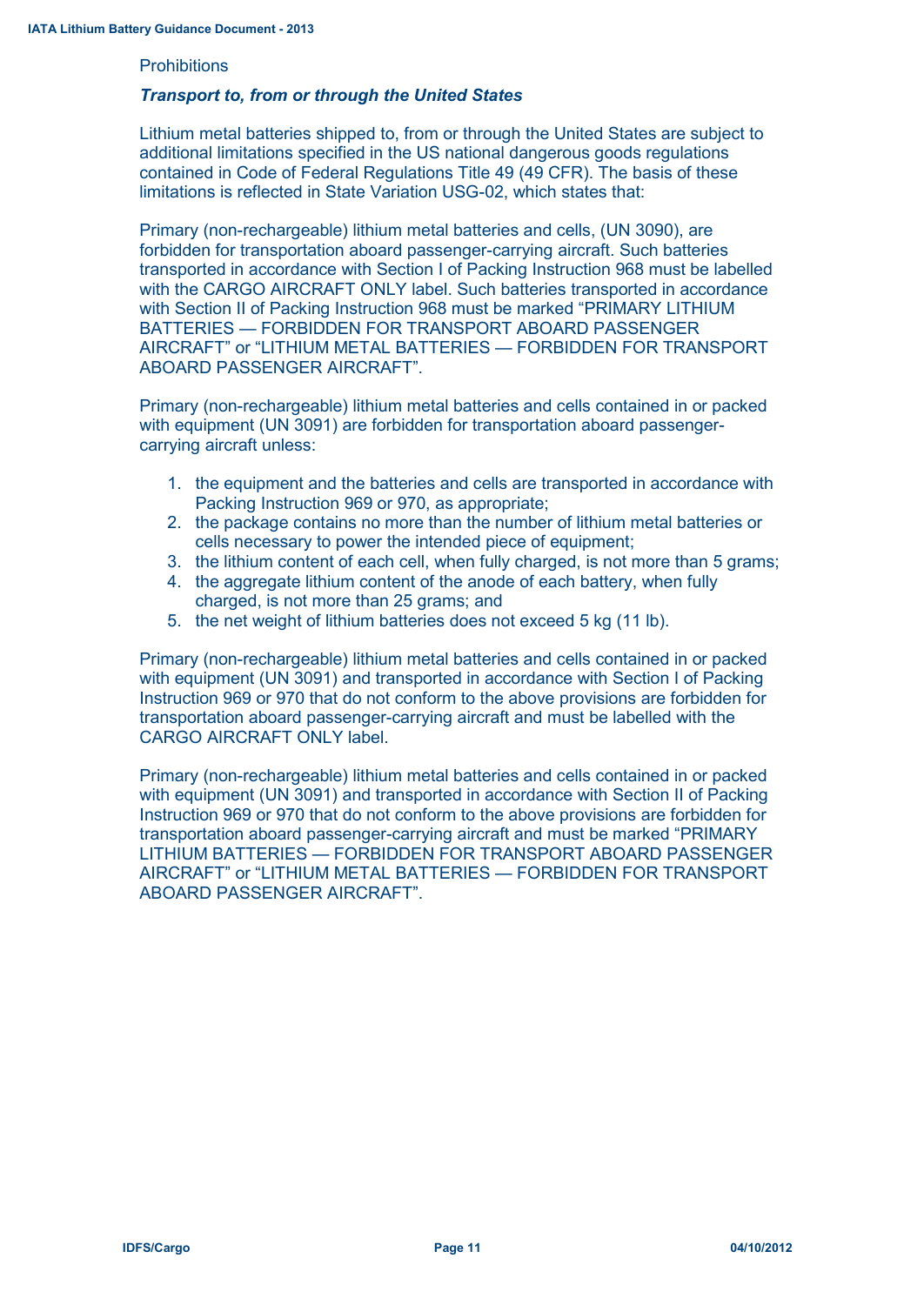#### Passenger Provisions

#### *Transport within Passenger Baggage*

Certain restrictions apply to the carriage of lithium metal and lithium ion batteries even when carried by passengers as baggage. Once again, only batteries that have successfully passed the Tests outlined in Part III, Sub-Section 38.3 of the UN Manual of tests and criteria may be carried.

As said before batteries manufactured, distributed or sold by major companies do meet this requirement, however, certain replacement batteries which are not OEM or aftermarket batteries but simply low-cost copies of those – also called "fakes" – may not have undergone the required tests. Untested batteries are consequently excluded from air transport.

Users of equipment powered by lithium metal and lithium ion batteries should therefore be vigilant when buying replacement batteries from unknown sources, such as on markets or Internet auction platforms. The differences between genuine and copied battery types may not be visible but could be very dangerous; such untested batteries may have a risk of overheating or causing fires.

Because of the risks associated with the carriage of spare batteries these may not be transported within passenger checked baggage. Spare batteries must be in carry-on baggage.

These requirements are stipulated by subparagraph 2.3.5.9 of the IATA Dangerous Goods Regulations:

#### **2.3.5.9 Portable Electronic Devices containing Batteries**

2.3.5.9.1Portable electronic devices (such as watches, calculating machines, cameras, cellular phones, lap-top computers, camcorders, etc.) containing batteries when carried by passengers or crew for personal use, which should be carried in carry-on baggage. Spare batteries must be individually protected to prevent short circuits by placement in the original retail packaging or by otherwise insulating terminals, e.g. by taping over exposed terminals or placing each battery in a separate plastic bag or protective pouch, and carried in carry-on baggage only. In addition, lithium batteries are subject to the following conditions:

- (a) . each installed or spare battery must not exceed:
	- 1. for lithium metal or lithium alloy batteries, a lithium content of not more than 2 g; or
	- 2. for lithium ion batteries, a watt-hour rating of not more than 100 Wh.
- (b) batteries and cells must be of a type that meets the requirements of the UN *Manual of Tests and Criteria*, Part III, subsection 38.3;
- (c) if devices are carried in checked baggage the passenger/crew member must take measures to prevent unintentional activation.

There is also provision, with the approval of the airline, for larger lithium ion batteries with a watt-hour rating in excess of 100 Wh, but not more than 160 Wh in equipment and no more than two spare lithium ion batteries as set out in subparagraph 2.3.3.2 as follows: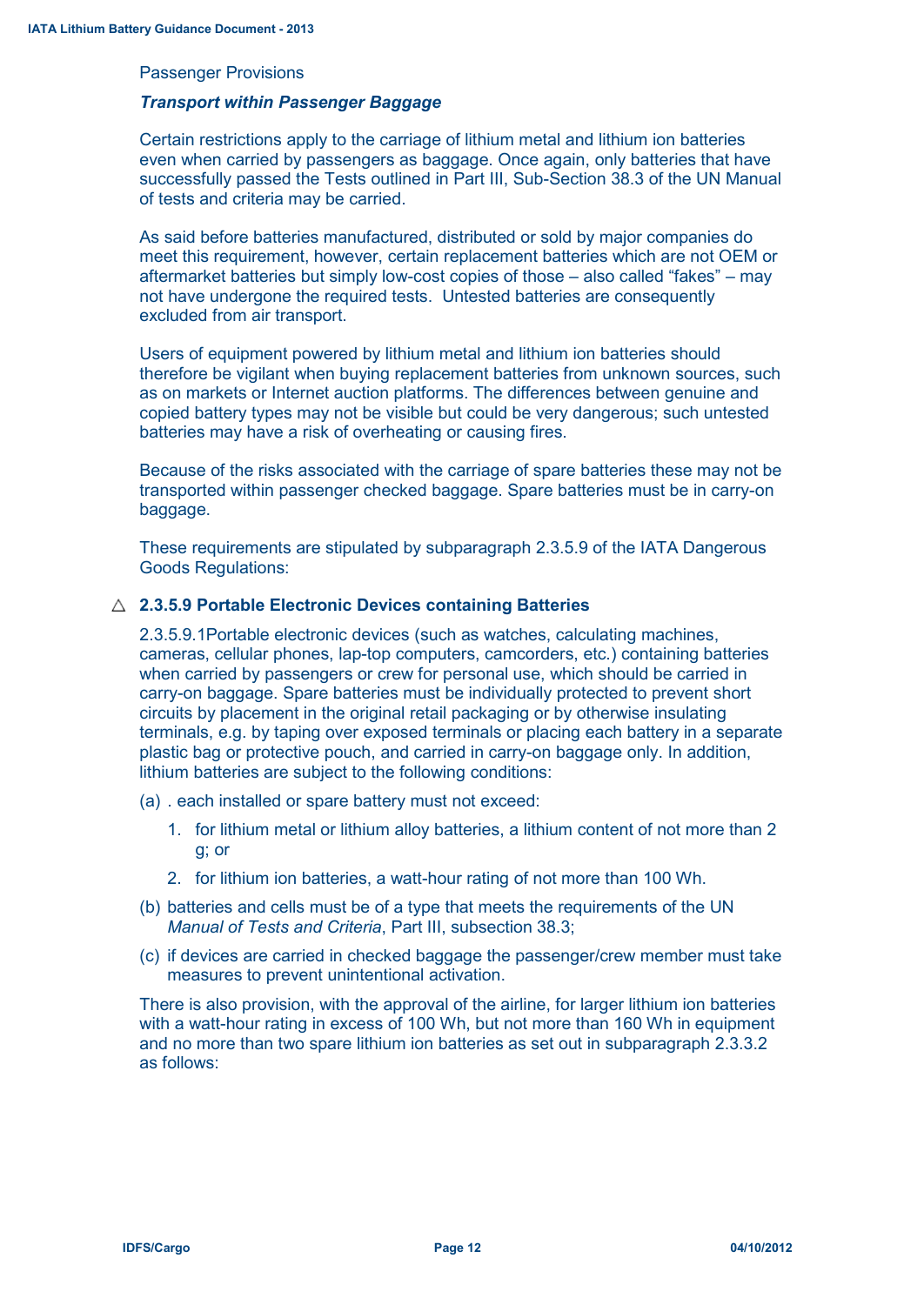$\triangle$  **2.3.3.2** Lithium ion batteries exceeding a watt-hour rating of 100 Wh but not exceeding 160 Wh may be carried as spare batteries in carry-on baggage, or in equipment in either checked or carry-on baggage. Batteries must be of a type that meets the requirements of the UN *Manual of Tests and Criteria*, Part III, subsection 38.3. No more than two individually protected spare batteries per person may be carried.

Although the text provided above does not impose a limit on the number of lithium metal and lithium ion batteries that fall under the 2 g or 100 Wh limitation (See 2.3.5.9) being carried as spares within a passenger's carry-on baggage it must be emphasized that the number of spares must be "reasonable" in the context of the equipment used by the passenger and his or her itinerary. Furthermore, these must be intended to power portable electronic devices (including, but not limited to, cameras and professional film equipment, laptop computers, MP3 players, cell phones, Personal Digital Assistants (PDA's), pocket calculators etc).

Batteries which are carried for the purpose of resale or beyond personal needs are clearly not covered.

The regulations imposed on these commodities by the United States competent authorities (Department of Transportation and FAA) match the ICAO / IATA regulations addressed in this document.

Lithium-ion battery powered wheelchairs or other similar mobility aids for use by passengers whose mobility is restricted by either a disability, their health or age, or a temporary mobility problem (e.g. broken leg), are permitted in air transport but subject to the following conditions:

(a) the batteries must be of a type which meets the requirements of each test in the UN Manual of Tests and Criteria, Part III, subsection 38.3;

(b) the operator must verify that:

(1) battery terminals are protected from short circuits, e.g. by being enclosed within a battery container,

(2) the battery must be securely attached to the wheelchair or mobility aid; and

(3) electrical circuits have been inhibited.

(c) the mobility aids must be carried in a manner such that they are protected from being damaged by the movement of baggage, mail, or other cargo;

(d) where a battery powered or other similar mobility aid is specifically designed to allow its battery(ies) to be removed by the user (e.g. collapsible)

(1) the battery(ies) must be removed. The wheelchair / mobility aid may then be carried as checked baggage without restriction;

(2) the battery(ies) must be protected from short circuit by insulating the terminals (e.g. by taping over exposed terminals);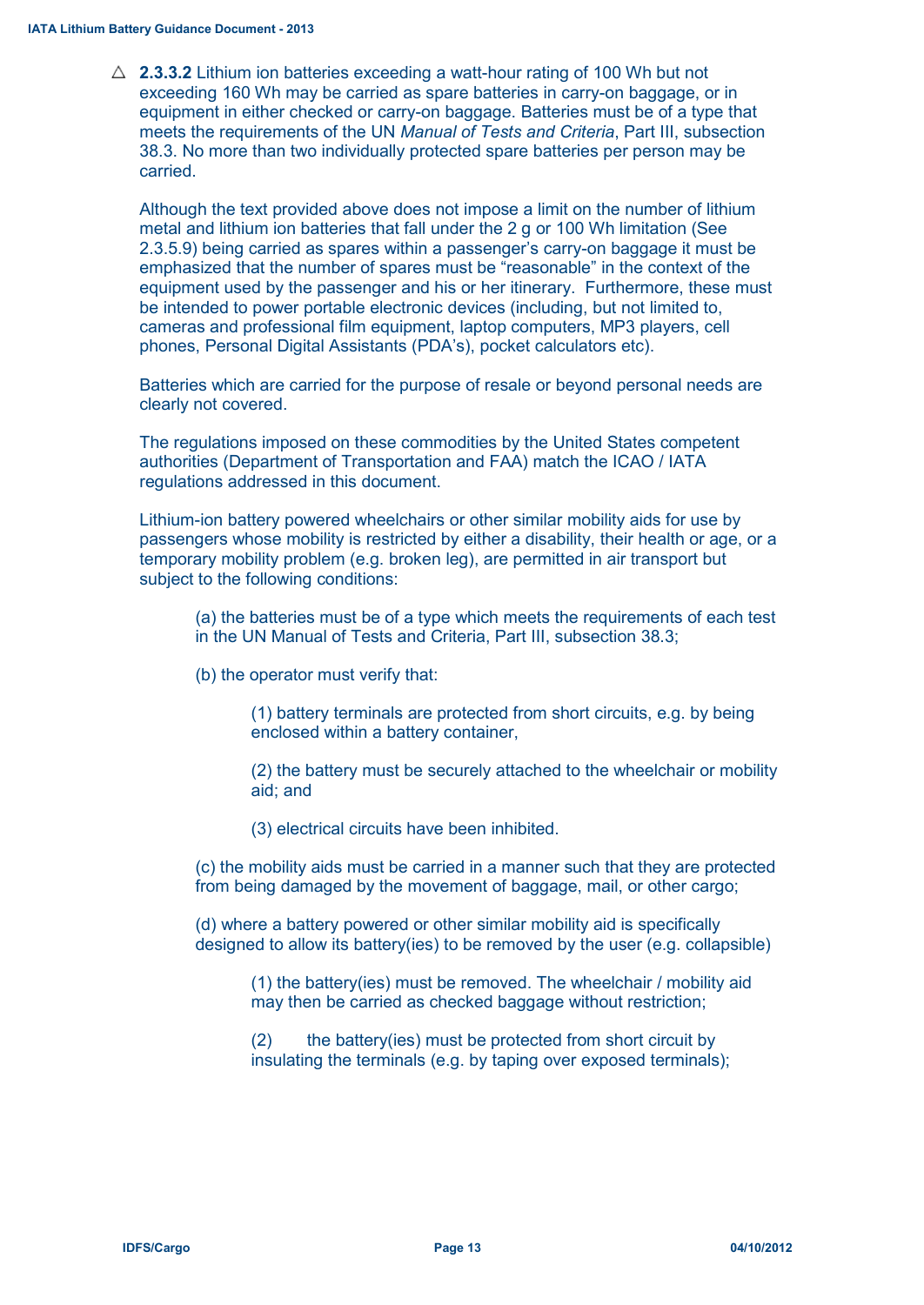$(3)$  the removed battery(ies) must be protected from damage (e.g.) by placing each battery in a protective pouch. The battery(ies) must be carried in the passenger cabin;

(4) removal of the battery from the device must be performed by following the instructions of the manufacturer or device owner;

(5) the battery must not exceed 300 Wh;;

(6) a maximum of one spare battery not exceeding 300 Wh or two spares each not exceeding 160 Wh may be carried; and

(e) the pilot-in-command must be informed of the location of the mobility aid with an installed battery or the location of the lithium battery when removed and carried in the cabin.

(f) It is recommended that passengers make advance arrangements with each operator.

*Note: most scooters have a key which can be switched to the off position, removed and given to the passenger for safe keeping. However, most power chairs are switched on and off with a push-button which could be reactivated in flight by the inadvertent movement of baggage or cargo. Accordingly, further steps are required to inhibit the circuits of such devices, for example separating the power supply between the batteries and the control mechanism by disconnecting cable plugs or connectors, or inserting an inhibiting plug. Any exposed electrical terminals must be insulated to prevent short circuit. Batteries should not be routinely disconnected or removed, since this is often very difficult to do, and if not done properly can increase the risk of a fire.*

*To check that electrical circuits have been inhibited, prior to loading place the device into drive mode (i.e. not freewheel mode), try to power up the device be pressing the on/off switch and see if use of the joystick results in the mobility aid moving. A check should also be made that batteries are securely attached to the mobility aid and battery terminals are protected from short circuit. If it is evident that an electric mobility aid has not been made safe, it must not be loaded.*

*Once loaded onboard the aircraft or into a ULD, the electric mobility aid should be returned to drive mode as this will help prevent it moving with the potential for damage. Devices must be secured to prevent movement and may require loadspreading (consult the airline ground handling manual for details).*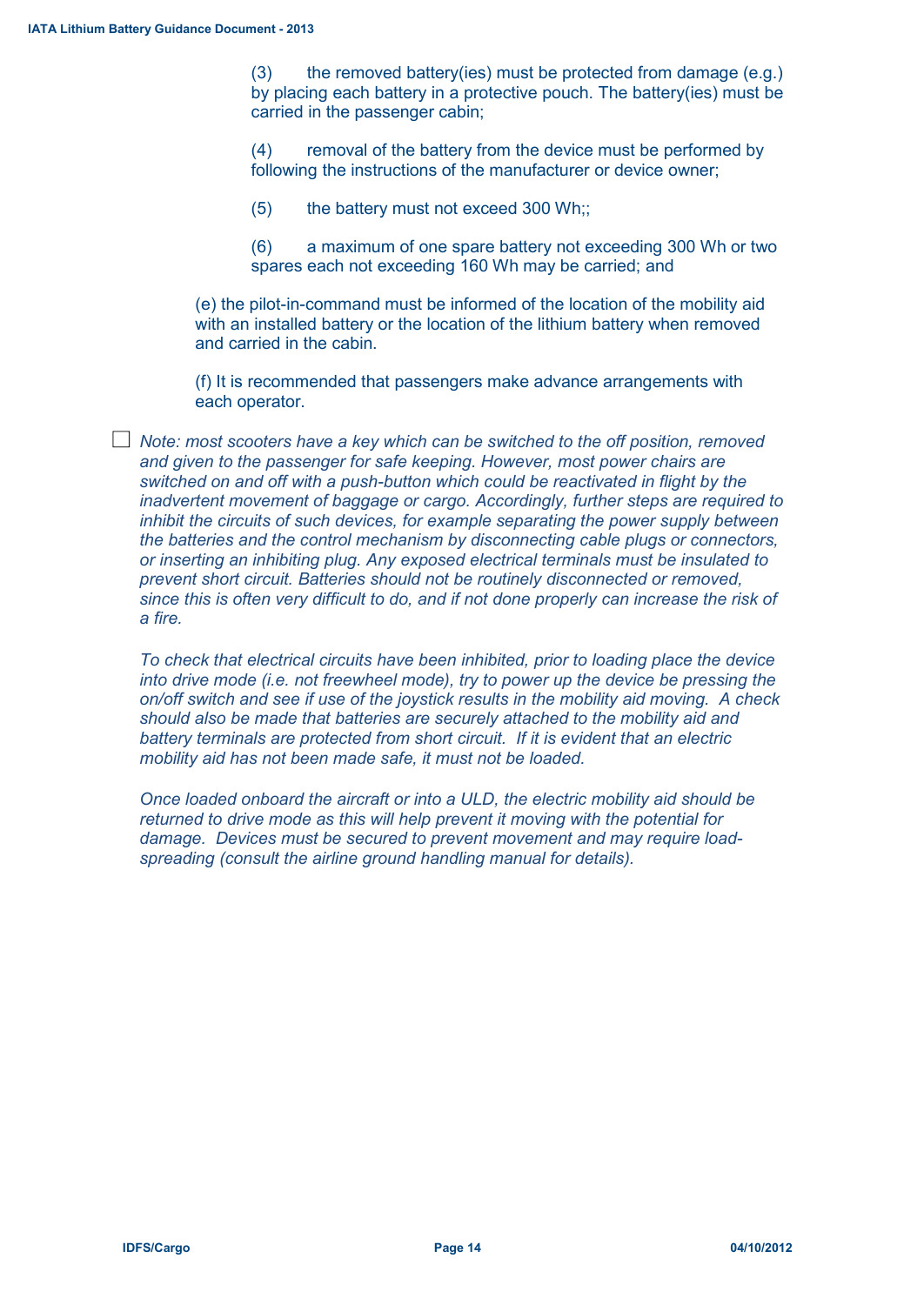Frequently Asked Questions

#### **Part 1 – Questions Related to Definitions**

## **A. What are the various types of lithium batteries?**

Lithium batteries fall into two broad classifications; lithium metal batteries and lithium ion batteries. Lithium metal batteries are generally non-rechargeable and contain metallic lithium. Lithium ion batteries do not contain metallic lithium and are rechargeable.

## **B. What are lithium polymer batteries?**

A lithium polymer battery is a type of lithium ion battery. Generally, the main difference is lithium ion polymer batteries contain a polymer electrolyte.

#### $\triangle$  C. What is the difference between a lithium cell and a lithium battery?

A lithium cell is a single encased electrochemical unit consisting of one positive and one negative electrode that exhibits a voltage differential across the two terminals. A lithium battery is two or more cells electrically connected. A single cell battery is considered a cell and not a battery for the purposes of the limitations set out in the DGR.

*Note: Units that are commonly referred to as "battery packs" having the primary function of providing a source of power to another piece of equipment are for the purposes of these Regulations treated as batteries. Refer to the section on Definitions for complete details.*

#### **D. How are component cells connected to form a battery?**

Cells in batteries may be connected in parallel, in series, or in a combination of the two. When cells are connected in series the voltage of the battery increases but the capacity in ampere-hours (Ah) does not change. By contrast, when cells are connected in parallel the capacity in ampere-hours of the battery (Ah) increases but the voltage stays the same.

#### **E. How do I determine the watt-hour rating for a particular lithium ion battery?**

The watt-hour (Wh) rating is a measure by which lithium ion batteries are regulated. Section II Lithium ion batteries manufactured after 1 January 2009 are required to be marked with the watt-hour rating. Section I Lithium ion batteries manufactured after 31 December 2011 are required to be marked with the watt-hour rating.

You can also arrive at the number of watt-hours your battery provides if you know the battery's nominal voltage (V) and capacity in ampere-hours (Ah):

#### Ah  $x V = Wh$

This information is often marked on the battery.

Note that if only the milli-ampere-hours (mAh) are marked on the battery then divide that number by 1000 to get ampere-hours (Ah) (i.e. 4400 mAh / 1000 = 4.4. Ah).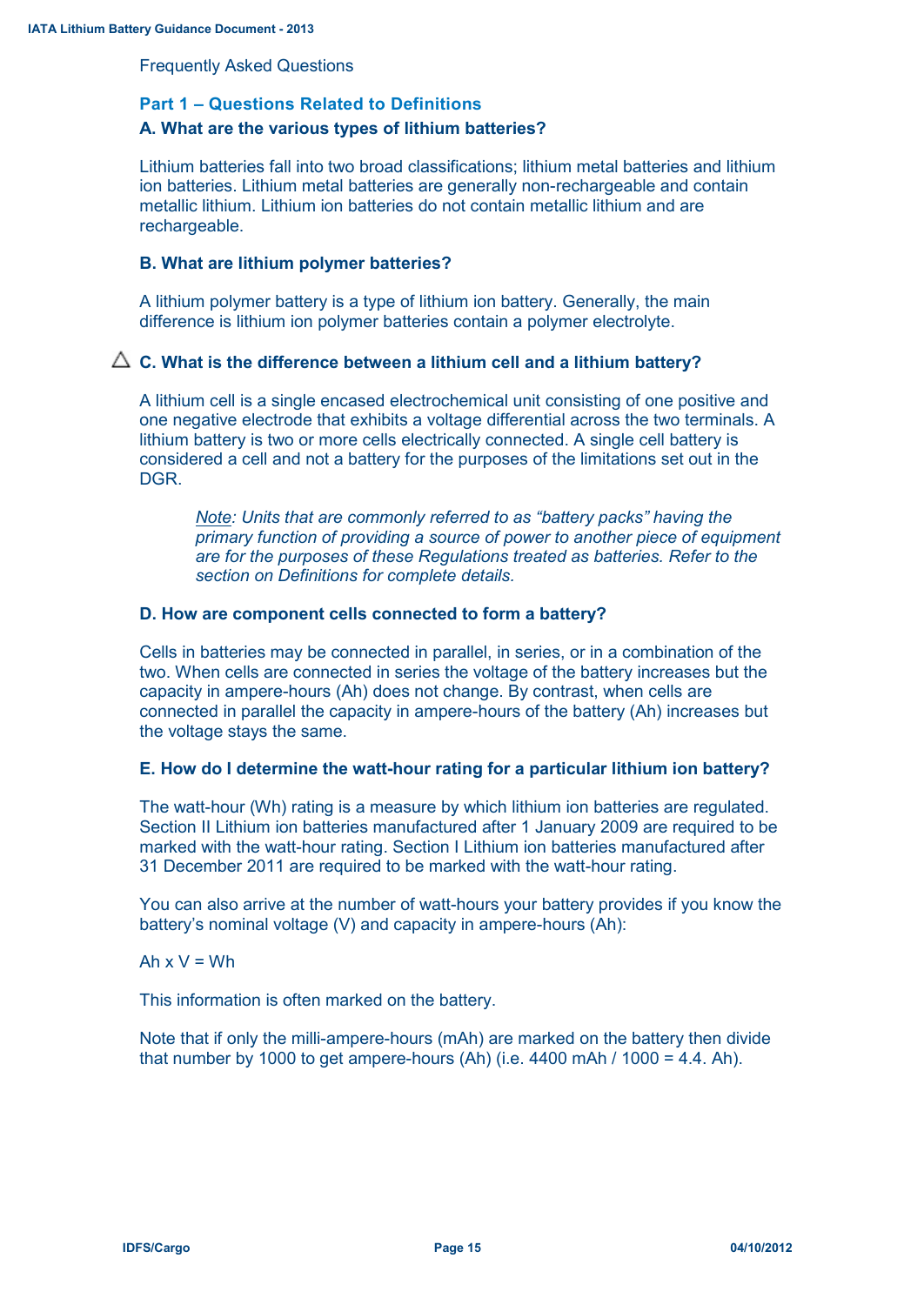Most lithium ion batteries marketed to consumers are below 100 watt-hours. If you are unsure of the watt-hour rating of your lithium ion battery, contact the manufacturer.

#### **F. What is a button cell battery?**

A button cell battery is a round small cell or battery where the overall height is less than the diameter.

## **Part 2 – Questions related to Packaging and Transport Provisions**

#### **A. How do I safely package lithium batteries for transport?**

One of the major risks associated with the transport of batteries and battery-powered equipment is short-circuit of the battery as a result of the battery terminals coming into contact with other batteries, metal objects, or conductive surfaces. Packaged batteries or cells must be separated in a way to prevent short circuits and damage to terminals. They must be packed in a strong outer packaging or be contained in equipment. Sample packaging meeting these requirements is shown below:

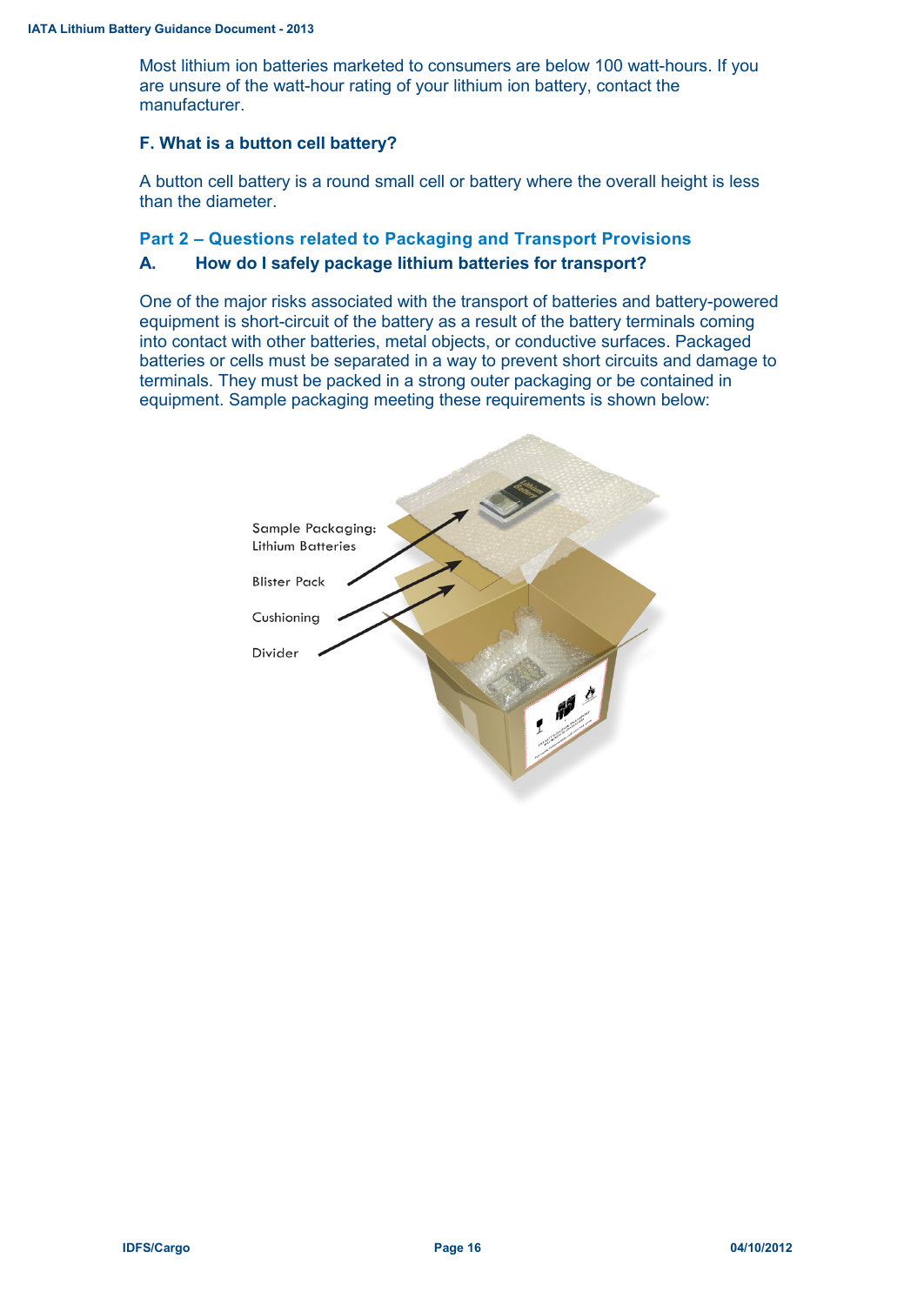## **B. How can batteries be effectively protected against short circuit?**

Methods to protect against short circuit include, but are not limited to, the following methods:

- a. Packing each battery or each battery-powered device when practicable, in fully enclosed inner packagings made of nonconductive material (such as a plastic bag);
- b. Separating or packing batteries in a manner to prevent contact with other batteries, devices or conductive materials (e.g., metal) in the packagings; and
- c. Ensuring exposed terminals or connectors are protected with nonconductive caps, non-conductive tape, or by other appropriate means.

If not impact resistant, the outer packaging should not be used as the sole means of protecting the battery terminals from damage or short-circuiting. Batteries should be securely cushioned and packed to prevent shifting which could loosen terminal caps or reorient the terminals to produce short circuits.

Terminal protection methods include but are not limited to the following:

- a. Securely attaching covers of sufficient strength to protect the terminals;
- b. Packaging the battery in a rigid plastic packaging; and
- c. Constructing the battery with terminals that are recessed or otherwise protected so that the terminals will not be subjected to damage if the package is dropped.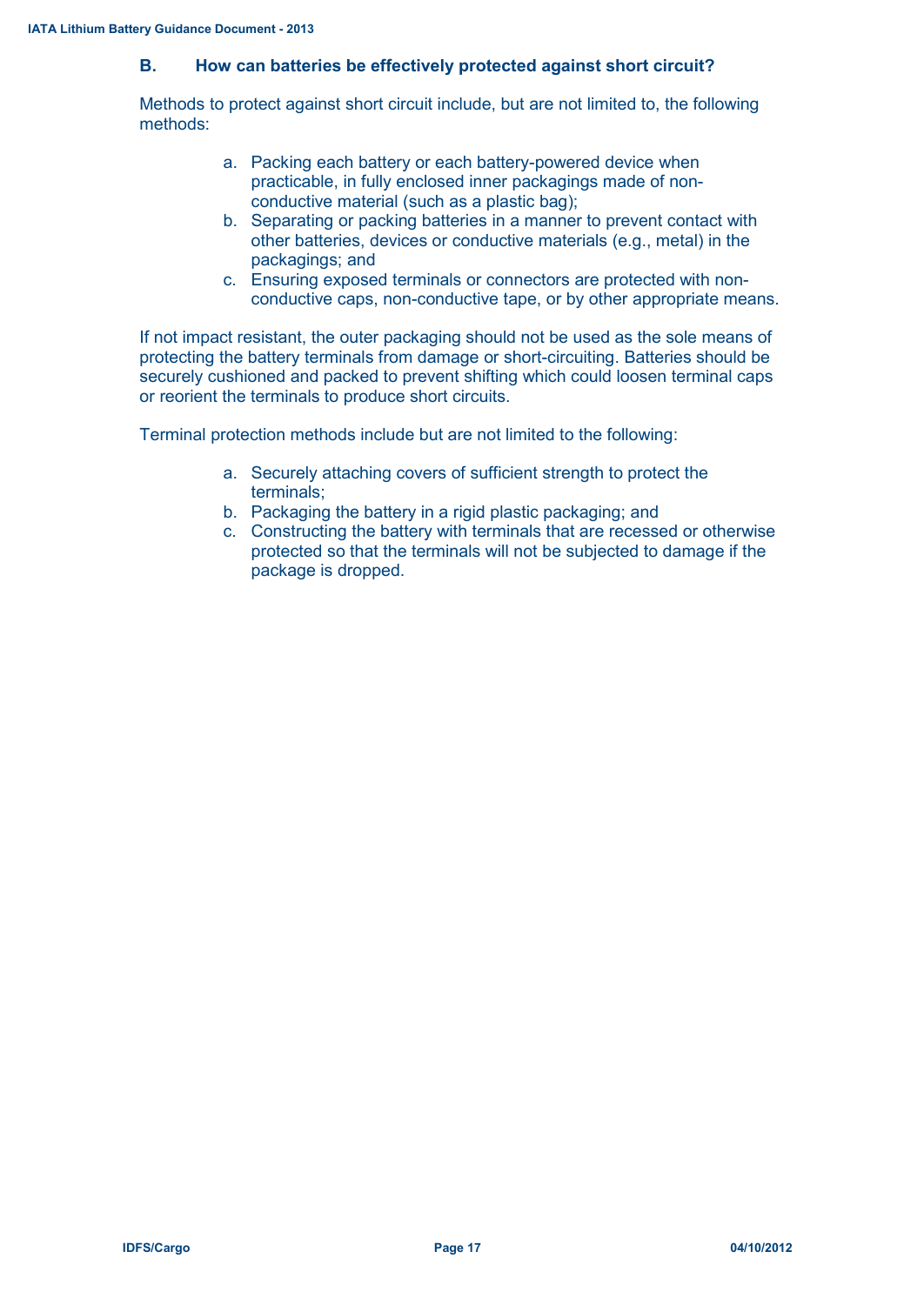## $\triangle$  C. What does the new lithium battery handling label look like and when is it **required?**

The new lithium battery handling label is required as specified in the additional requirements of Section II of packing instructions 965, 966, 967, 968, 969 and 970. It is also required as specified in the additional requirements of Section IB of packing instruction 965 and 968 in addition to the Class 9 label. The new label is as shown in Figure 7.4.H of the IATA Dangerous Goods Regulations. The border of the label must have red diagonal hatchings with text and symbols in black on a contrasting background. The lithium battery handling label may be printed directly on the outer packaging provided that there is sufficient contrast between the elements of the lithium battery label and the colour of the packaging material. The minimum dimensions are 120 mm x 110 mm



## **D. If I have smaller packages, can I use a smaller lithium battery handling label?**

Where the packages are of dimensions such that they can only bear smaller labels the label dimensions may be 74 mm × 105 mm. The design specifications remain otherwise the same.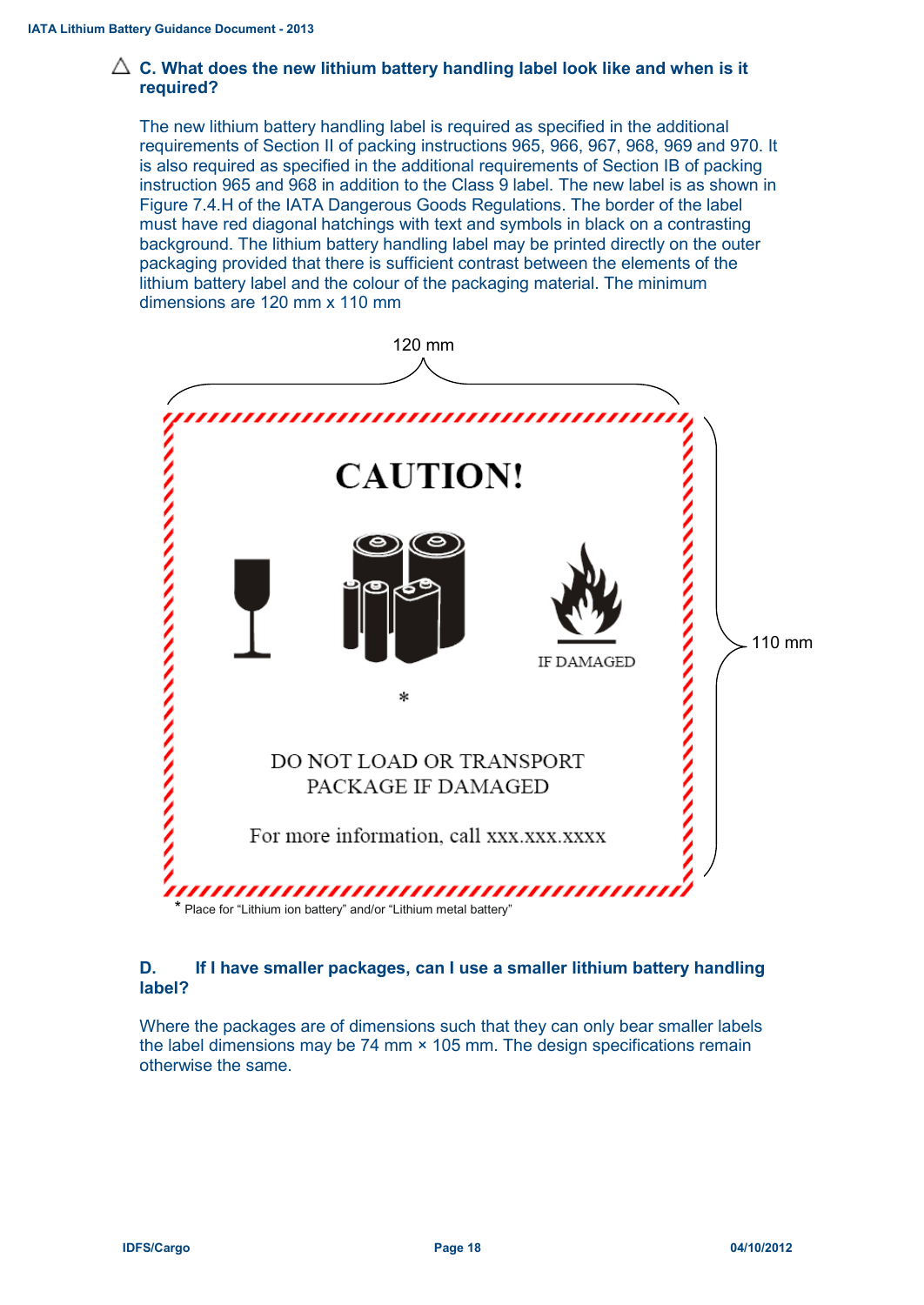

#### **E. When is a lithium battery handling label not required?**

A lithium battery handling label is not required for packages prepared in accordance with Section I of Packing Instructions 965-970 (i.e. bearing a Class 9 label) or when a package contains not more than 4 cells or 2 batteries installed in equipment prepared in accordance with Section II of Packing Instructions 967 and 970. This applies to UN 3481 Lithium ion batteries contained in equipment (See Section II of Packing Instruction 967) and UN3091 Lithium metal batteries contained in equipment (see Section II of Packing Instruction 970), except that button cells installed in equipment (including circuit boards) need not be considered. As these packages do not require a lithium battery handling label, the accompanying document mentioned in the "Additional Requirements" of Section II of Packing Instructions 967 and 970 is not required.

*Note: The Air Waybill is only required to contain the statements "Lithium [ion or metal] batteries in compliance with Section II of PI9XX" when the lithium battery label needs to be affixed.*

### **F. Is there a requirement for the Lithium Battery Handing Label to be available in languages other than English?**

English is generally the standard language accepted in international aviation. However, the State of origin where the package is being offered for shipment may require their official language. Subsection 7.1.3.3 of the IATA DGR specifies that in addition to the languages which may be required by the State of origin, English must be used.

#### **G. Section II in Packing Instructions 967 and 970 states that "Each package containing more than four cells or more than two batteries installed in**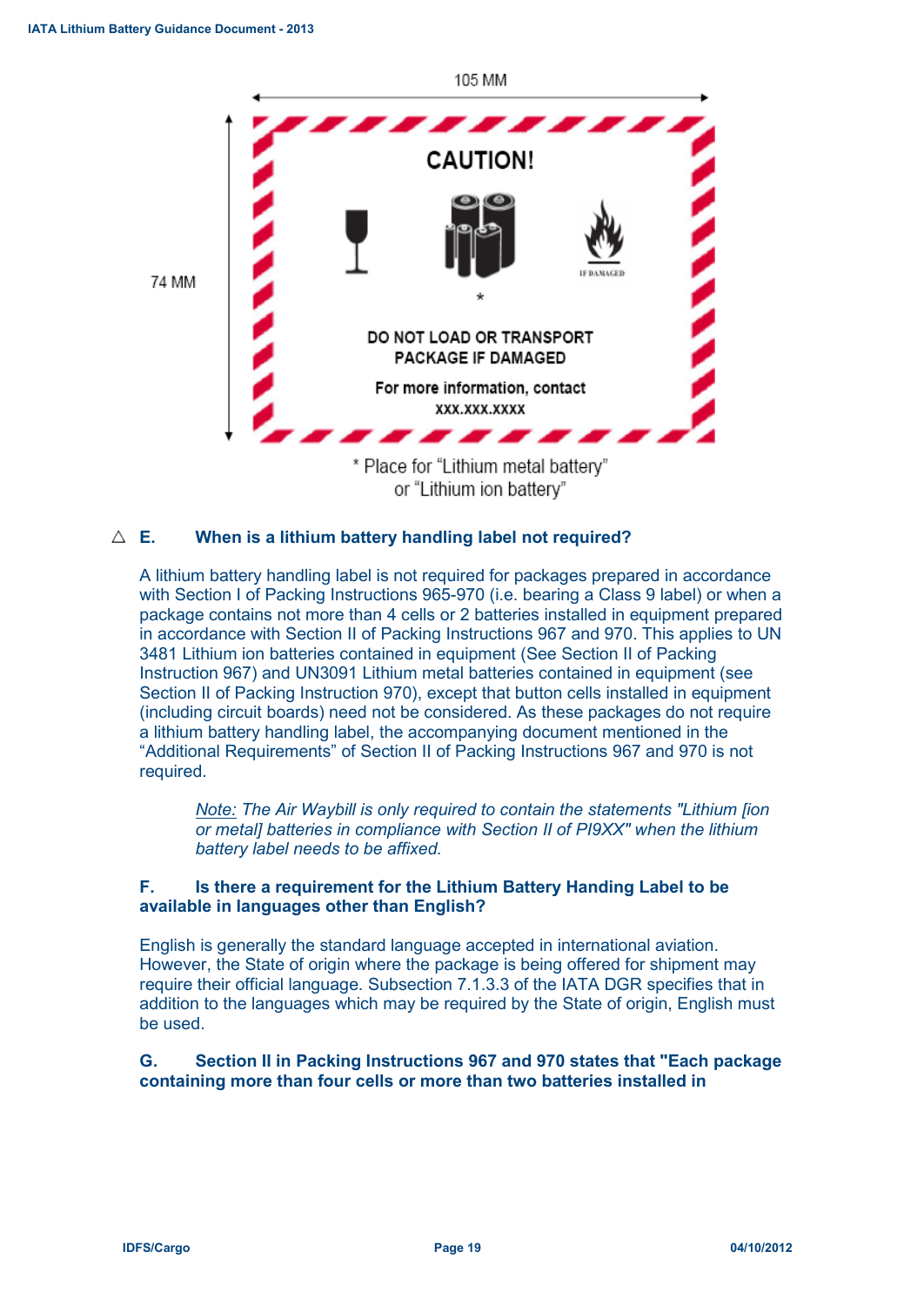## **equipment must be labelled with a lithium battery handling label." What is the intent of this provision?**

This provision authorizes packages with equipment containing no more than 2 batteries or 4 cells to be offered for transport without the lithium battery handling label. For example, a package containing a notebook computer may have 1 lithium ion battery and 2 small lithium metal coin cells installed in the product. This single package does not require the lithium battery handling label. The number of cells contained inside the lithium ion battery are NOT counted towards the 4 cell limitation because it is the battery installed in the equipment being presented for transport. In addition, multiple packages each containing no more than 2 batteries or 4 cells may be overpacked and neither the individual packages nor the overpack would require the label.

## **H. I have an MP3 player that contains one single-cell lithium ion battery pack. Do I have to label the shipping box that contains each MP3 player? What if I place five MP3 players in a shipping box? Does this require a label?**

For packages of single MP3 players, no lithium battery label would be required since you can place up to 4 of these single-cell batteries in a box without labelling the outer box. In the case where 5 MP3 players are in a shipping package, a lithium battery label on the outer shipping package would be required.

## **I. Can a single label be used to identify that both lithium metal and lithium ion batteries are contained inside the package?**

Yes. A single label identifying both lithium ion and lithium metal batteries may be used.

## **J. What are the requirements for the telephone number on the lithium battery handling label?**

The telephone number should be of a person knowledgeable about the shipment but is not intended to be for the purposes of obtaining immediate emergency response guidance, and is therefore not required to be monitored at all times that the package is in transit. It is acceptable for the number to be monitored during the company's normal business hours in order to provide product-specific information relative to the shipment. However, it also is acceptable to use an emergency response, 24-hour phone number on the label.

## **K. For the purposes of the lithium battery packing instructions, what is considered the** "**package**"?

The package is the complete product of the packing operation that satisfies the requirements of the packing instruction and in a manner ready to be presented for transport (shipper/consignee information, hazard communication, etc). The package may contain multiple batteries or pieces of equipment provided the limitations set out in the applicable packing instruction are not exceeded. The package must be marked and labelled as required by the packing instruction. A single package may be offered for transport, or one or more packages may then be placed into an overpack for ease of handling or transport purposes. When an overpack is used, the package markings and labels must be duplicated on the overpack unless the markings and labels required on individual packages are visible, or are not required by the packing instruction (i.e. not more than 4 cells or 2 batteries when contained in equipment).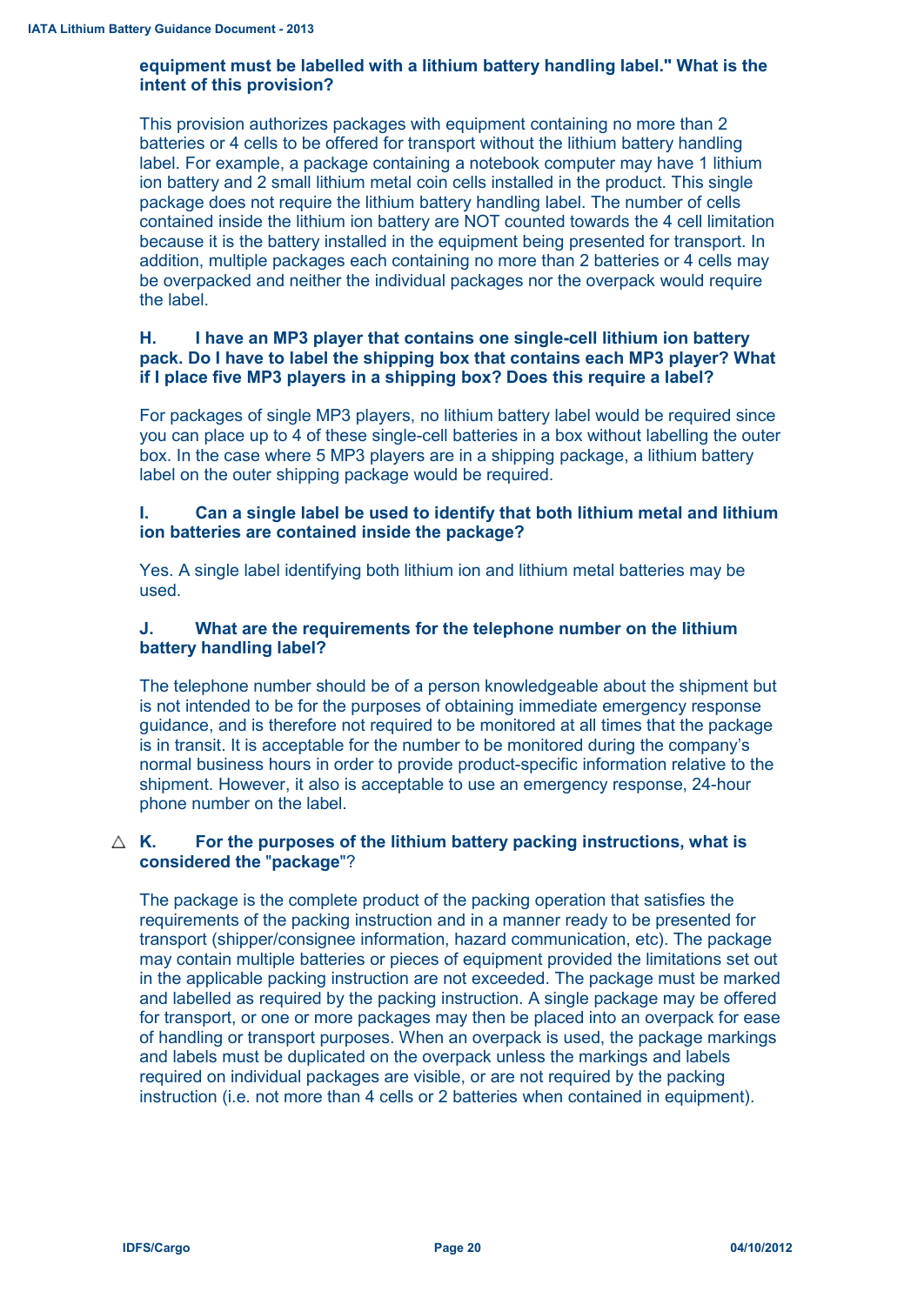## **L. Please explain the documentation requirements for consignments of lithium batteries that are required to have the lithium battery label?**

Each consignment of packages with lithium batteries that is required to have the lithium battery handling label must be accompanied by a document such as an airway bill or other document that indicates:

- The package contains lithium ion cells or batteries;
- The package must be handled with care and that a flammability hazard exists if the package is damaged;
- Special procedures should be followed in the event the package is damaged, to include inspection and repacking if necessary; and
- A telephone number for additional information.

This document may be in any form provided it contains all the appropriate information and accompanies the consignment.

An example of the document has been provided at the end of this guidance document in Appendix A.

This document is required for any shipment where the lithium battery handling label is required (i.e. Section IB and Section II).

## **M. Does IATA require an MSDS containing the UN test data?**

No. IATA does not require the use of MSDS and test data is not part of the required documentation requirements when offering lithium batteries for transport.

**N. Under Packing Instructions 966 and 969, it states that "The maximum number of batteries in each package must be the minimum number required to power the equipment, plus two spares". If a package contains 4 power tools (each tool contains a lithium ion battery), can 2 extra lithium ion batteries be placed in the package for each piece of equipment for a total of 8 batteries?**

Yes. The 8 batteries reflect two spares for each of the 4 power tools in the outer package.

#### **O. May lithium battery packages be placed in an overpack in accordance with the new IATA Dangerous Goods Regulations?**

Yes. The overpack may also contain packages of dangerous goods or goods not subject to the Regulations provided there are no packages enclosing different substances which might react dangerously with each other. An overpack must be marked with the word "overpack" and must be labelled with the lithium battery handling label (Figure 7.4.H), unless the label(s) on the package(s) inside the overpack are visible or not required by the Packing Instruction.

In addition, the word "overpack" must be marked on overpacks containing packages transported in accordance with Section I of the applicable Packing Instructions (i.e. bearing Class 9 labels).

#### **P. Do the quantity limits shown in the IATA packing instructions apply to overpacks containing lithium batteries?**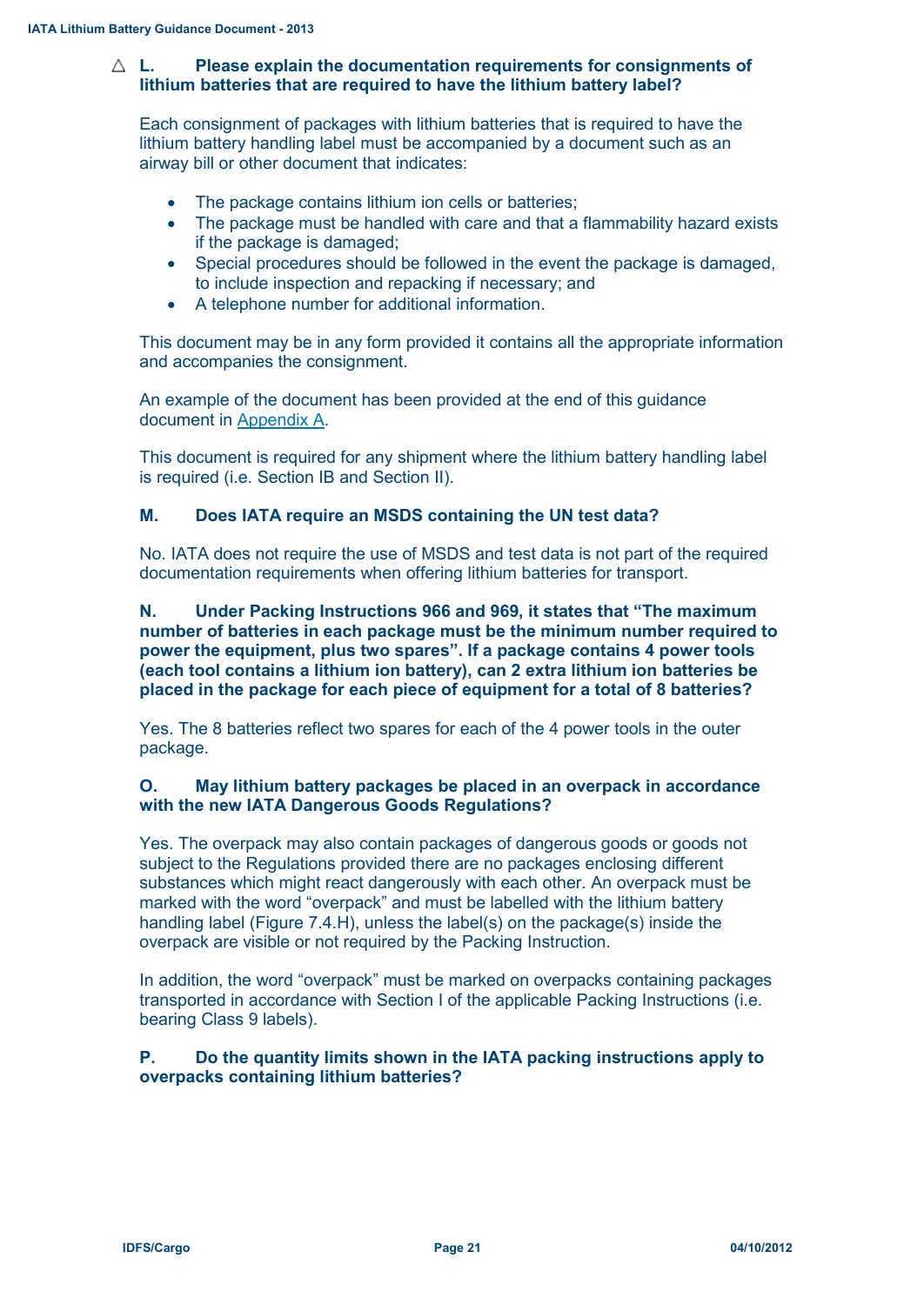The quantity limits shown in the packing instructions refer to the package. Provided each package remains under the limit specified in the packing instruction, the overpack may exceed the specified limits.

## **Q. Packing Instructions 966 and 969 Section II include a requirement for a 1.2 metre drop test. What portion or portions of the package are subject to this test?**

The completed package containing batteries as prepared for transport in accordance with the relevant packing instruction must be capable of withstanding the 1.2 m drop test. This could apply to a package solely containing batteries that is packaged in full compliance with the provisions of the packing instruction (to include the 1.2 m drop test capability requirement) and is then overpacked with equipment and offered for transport (see item 2O for additional information related to overpacks). Or, it could apply to a package that includes batteries properly packed in inner packaging and equipment or other non-dangerous goods that are placed in a single outer packaging. The package that includes both the inner packaging containing batteries and the equipment must comply with the packing instruction to include meeting the capability to pass the 1.2 m drop test.

## **R. How do I transport prototype lithium cells and batteries that have not been UN Tested?**

Prototype or low-production lithium batteries may be transported by cargo aircraft if you do the following (See Special Provision A88):

- 1. Obtain approval from the competent authority of the origin country prior to transport;
- 2. Protect the cells and batteries from short circuiting;
- 3. Individually pack each of the cells or batteries in an inner packaging inside an outer packaging that completely surrounds the cells and batteries. All packaging and cushioning material must be non-conductive and noncombustible
- 4. Place the cells and batteries in an outer drum or box made of metal, plastic or plywood that meets Packing Group I performance requirements.
	- a. Lithium batteries with a mass of 12 kg or greater and having a strong, impact resistant outer casing, or assemblies of such batteries, may be packed in outer packagings or protective enclosures not subject to the requirements of Section 6 of the IATA DGR.

## **S. Can I ship recalled, damaged or non-conforming cells or batteries?**

Lithium batteries, identified by the manufacturer as being defective for safety reasons, or that have been damaged, that have the potential of producing a dangerous evolution of heat, fire or short circuit are forbidden for transport (e.g. those being returned to the manufacturer for safety reasons). The U.S. DOT has developed guidance for consumers and manufacturers for shipping recalled batteries:

[http://safetravel.dot.gov/Battery\\_Recall\\_Guidance.pdf](http://safetravel.dot.gov/Battery_Recall_Guidance.pdf)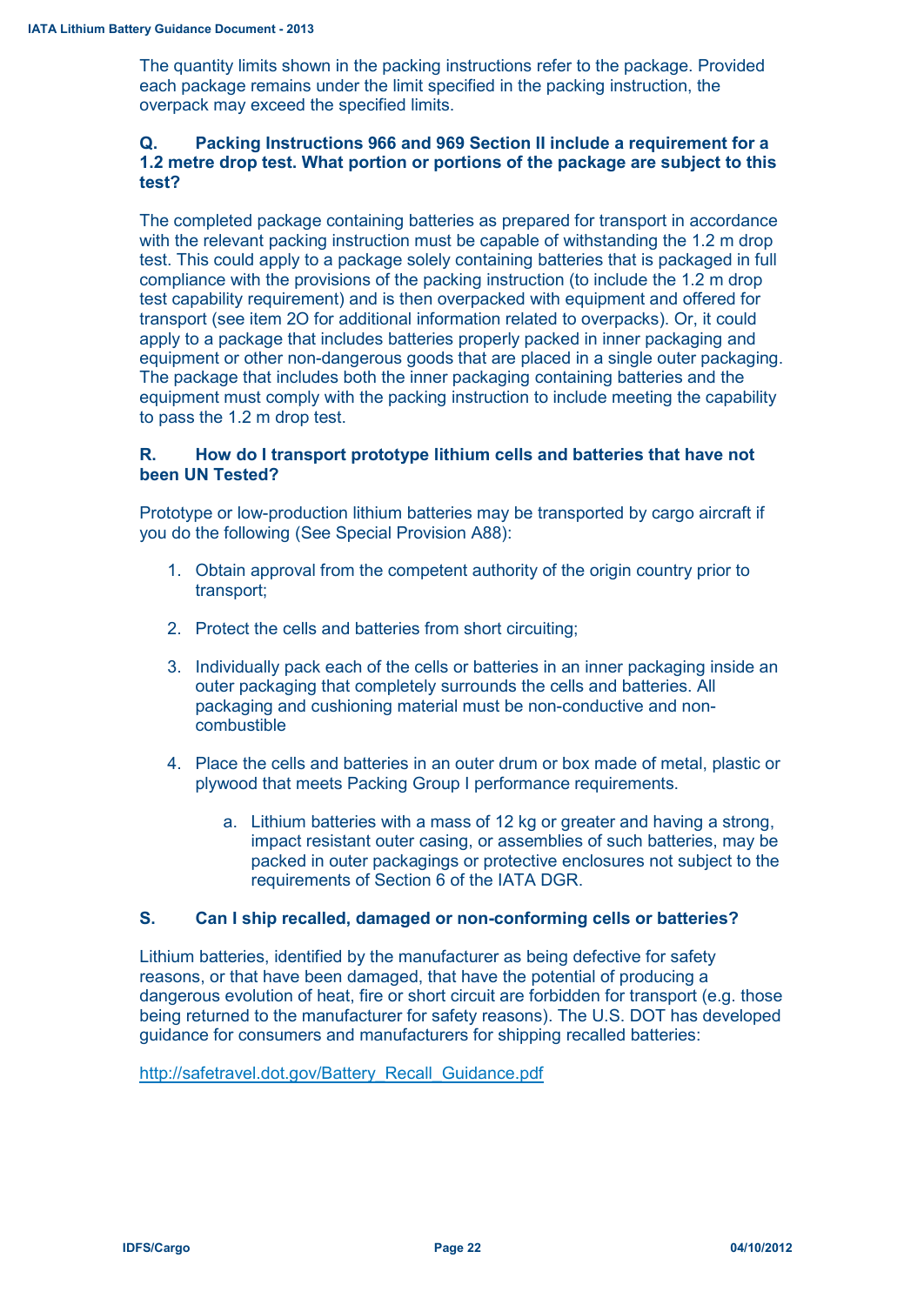Batteries which have some other defective feature (e.g., LEDs not showing charge, incorrect model number on label, or batteries not holding enough charge) could still be shipped by air. Also, laptops being returned may not have a defective battery, it may not meet the needs of the customer, may be defective itself (but not the battery), etc. In these situations air transport would be permitted. The battery or equipment manufacturer should be contacted to determine the appropriate shipping method.

## **T. How do I protect against "inadvertent activation"?**

When batteries are contained in equipment, the equipment should be packaged in a manner that prevents unintentional activation or should have an independent means of preventing unintentional activation (e.g., packaging restricts access to activation switch, switch caps or locks, recessed switches, trigger locks, temperature sensitive circuit breakers, etc.). This requirement does not apply to devices which are intentionally active in transport (RFID transmitters, watches, sensors etc.) and which are not capable of generating a quantity of heat sufficient to be dangerous to packaging or personal safety.

#### **U. What is the maximum weight of batteries per package for fully regulated batteries contained in equipment (Section I)?**

|                                                                              | <b>Net Quantity per</b><br><b>Package</b><br><b>Passenger &amp; Cargo</b><br><b>Aircraft</b> | <b>Net Quantity per</b><br><b>Package</b><br><b>Cargo Aircraft Only</b> |
|------------------------------------------------------------------------------|----------------------------------------------------------------------------------------------|-------------------------------------------------------------------------|
| Lithium Ion & Lithium<br>Metal cells and batteries<br>contained in equipment | $5$ kg                                                                                       | 35 kg                                                                   |

As of 1 Jan 2013, the maximum weight is 5 kg per package for passenger and cargo aircraft and 35 kg per package for cargo aircraft only

## **V. Do I need to declare a gross weight or a net weight for lithium batteries (Section I)?**

All lithium battery shipments, including when packed with or contained in equipment, will need to be declared by the net weight as per the new definition of net weight (IATA DGR Appendix A).

Note: *Section IB shipments (PI965 and 968) are limited by a gross weight and will need to have the gross weight indicated on the transport document and package as indicated in the packing instruction.*

## **X. I have 2kg of 2.7Wh cells and 2 batteries that meet the Section II limitations; can I place them in one package?**

No. The limits found in Table 965-II and Table 968-II cannot be combined. The packages can be split, for example with 1 package of2 kg of 2.7Wh cells and another of 2 batteries or the Section IB provisions used.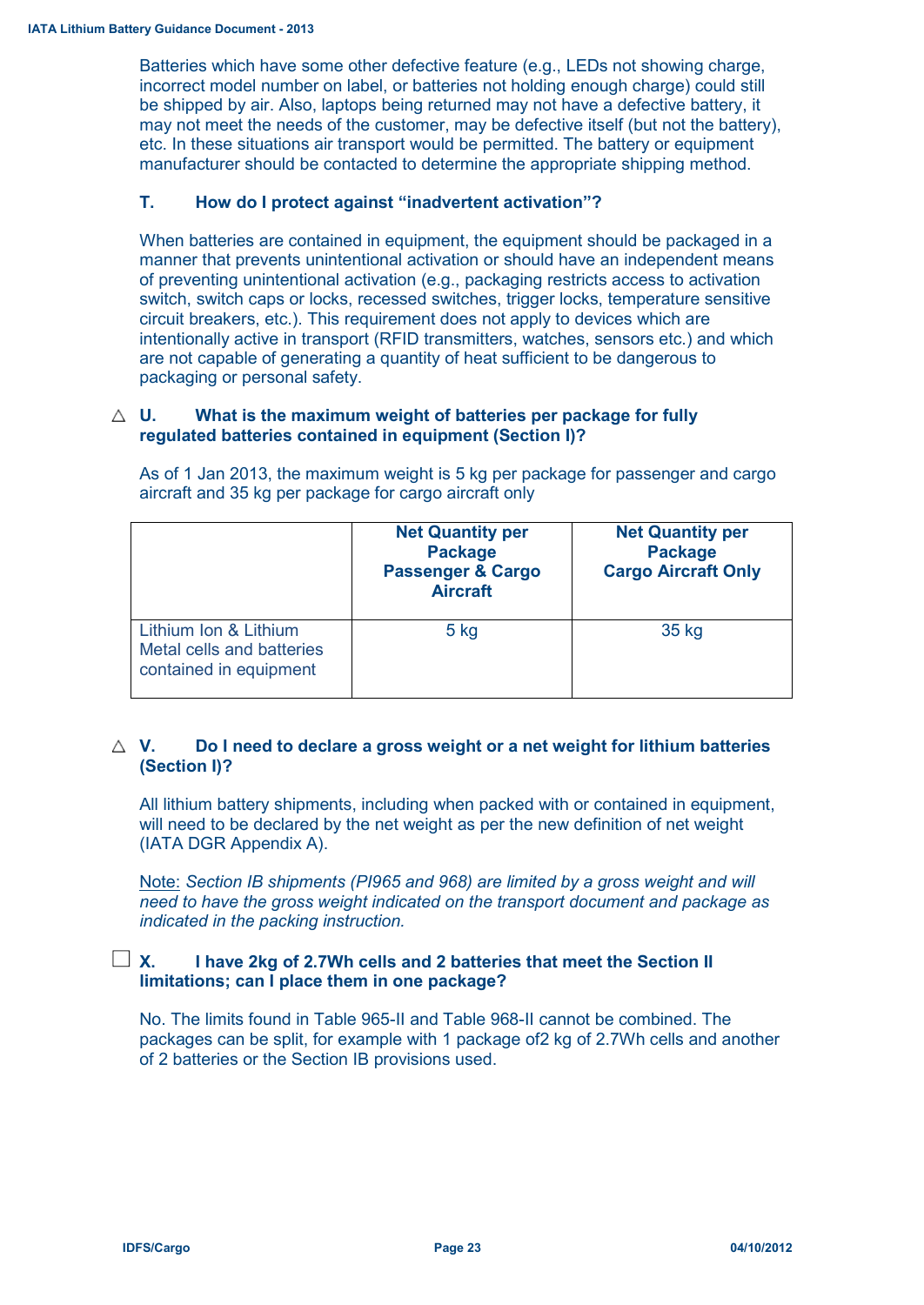## **Y. I am shipping Section IB lithium [ion or metal] batteries; do I need dangerous goods training?**

Yes. All the provisions of the Dangerous Goods Regulations apply to shipments of Section IB batteries except the references listed in Section IB. Therefore, dangerous goods training as indicated in Subsection 1.5 of the Dangerous Goods Regulations is required.

## **Z. What are the additional marking requirements for a Section IB of Packing Instruction 965 and 968 package?**

Because all of the requirements of the dangerous goods regulations apply other than the exceptions listed in Section IB each package must be marked with:

- the UN Number preceded by "UN" and the Proper Shipping Name (DGR 7.1.5.1 (a));
- the shipper and consignee address (DGR 7.1.5.1 (b)); and
- in addition the gross weight as required by (DGR  $7.1.5.1(c)$ ) must be marked on the package.

*Note: When using an overpack, each package must be marked in accordance with the Regulations and then, when placed in an overpack, marked as required by DGR 7.1.4.*

## **AA. I am shipping perishable cargo with lithium battery powered temperature or data loggers; do I need to follow the Dangerous Goods Regulations?**

Yes. All the applicable provisions for lithium batteries will need to be followed by the shipper of such devices, including the limitations for devices that are "active" (on) during transport.

Note: The perishable cargo regulations (PCR) also apply to such shipments.

## **Part 3 – Questions Related to Design Type Testing Provisions**

## **A. Where can I find requirements related to testing of battery design types?**

The UN Manual of Tests and Criteria sets out specific tests that must be conducted on each lithium cell or battery design type. Each test is intended to either simulate a common transportation occurrence such as vibration or changes in altitude or to test the integrity of a cell or battery. You may obtain a copy of these testing requirements via the following website:

[http://www.unece.org/trans/danger/publi/manual/manual\\_e.html.](http://www.unece.org/trans/danger/publi/manual/manual_e.html)

#### **B. What constitutes a design change requiring renewed design type testing?**

The following provisions are taken from the  $5<sup>th</sup>$  revised edition of the UN Manual of Tests and Criteria.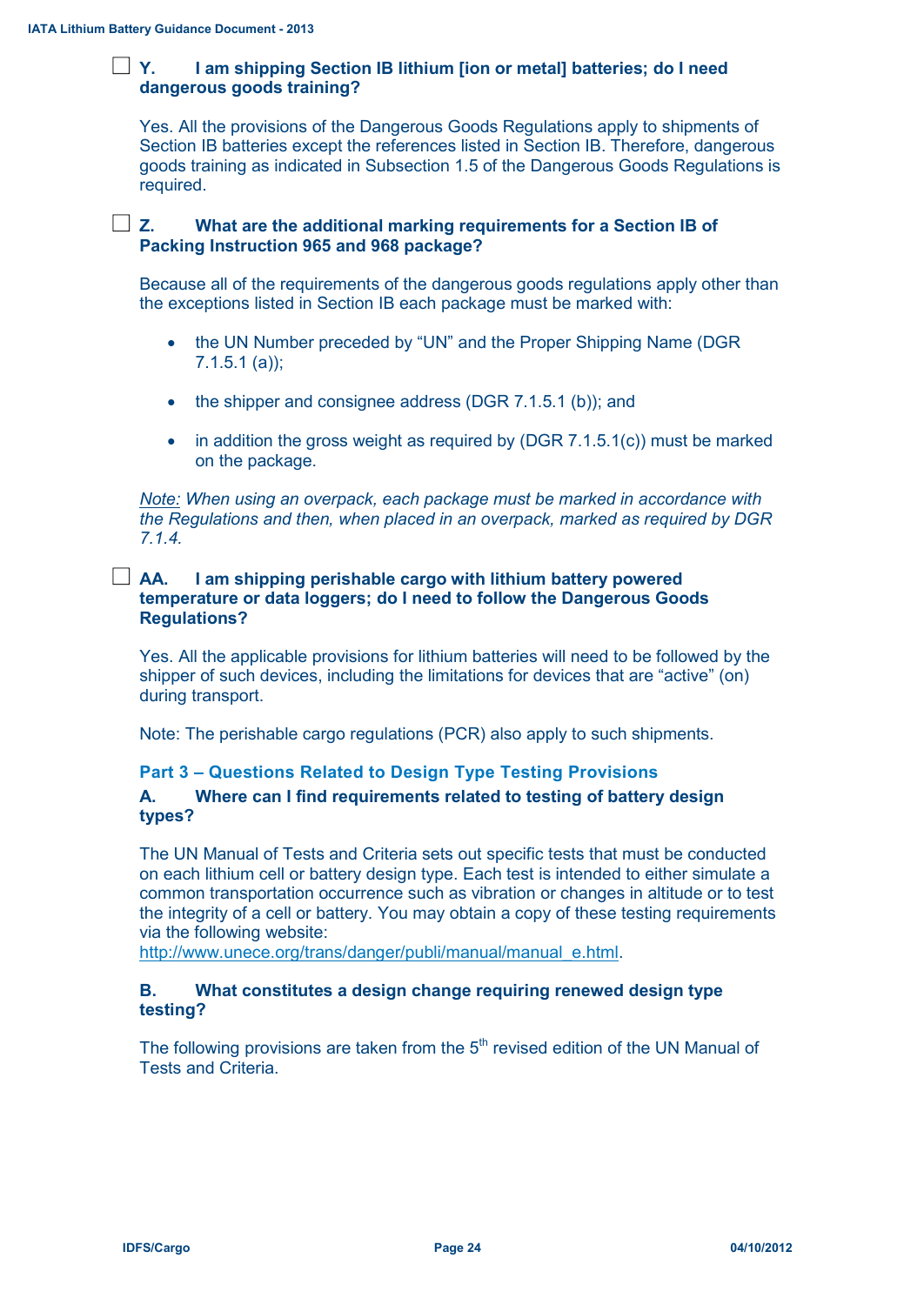A cell or battery that differs from a tested design by:

- (a) For primary cells and batteries, a change of more than 0.1 g or 20% by mass, whichever is greater, to the cathode, to the anode, or to the electrolyte;
- (b) For rechargeable cells and batteries, a change in Watt-hours of more than 20% or an increase in voltage of more than 20%; or
- (c) A change that would materially affect the test results

Shall be considered a new type and shall be subjected to the required tests.

In the event that a cell or battery type does not meet one or more of the test requirements, steps shall be taken to correct the deficiency or deficiencies that caused the failure before such a cell or battery type is retested.

## **Part 4 – Questions Related to State and Operator Variations**

## **A. What additional requirements are imposed by US Variation USG-02?**

The United States restricts the transport of certain primary (non-rechargeable) lithium metal batteries, both packaged batteries and those packed with our contained in equipment, from transport on passenger carrying aircraft. In accordance with USG-02, primary (non-rechargeable) lithium metal batteries and cells (UN3090) are forbidden for transportation aboard passenger-carrying aircraft. Such batteries transported in accordance with Section I of Packing Instruction 968 must be labelled with the cargo aircraft only label. Such batteries transported in accordance with Section II of Packing Instruction 968 must be marked "PRIMARY LITHIUM BATTERIES — FORBIDDEN FOR TRANSPORT ABOARD PASSENGER AIRCRAFT" or "LITHIUM METAL BATTERIES — FORBIDDEN FOR TRANSPORT ABOARD PASSENGER AIRCRAFT".

Primary (non-rechargeable) lithium metal batteries and cells contained in or packed with equipment (UN3091) are forbidden for transportation aboard passenger-carrying aircraft unless:

1) The equipment and the batteries and cells are transported in accordance with Packing Instruction 969 or 970, as appropriate; 2) The package contains no more than the number of lithium metal batteries or cells necessary to power the intended piece of equipment; 3) The lithium content of each cell, when fully charged, is not more than 5 grams;

4) The aggregate lithium content of the anode of each battery, when fully charged, is not more than 25 grams; and

5) The net weight of lithium batteries does not exceed 5 kg (11 pounds).

Primary (non-rechargeable) lithium metal batteries and cells contained in or packed with equipment (UN3091) and transported in accordance with Section I of Packaging Instruction 969 or 970 that do not conform to the above provisions are forbidden for transportation aboard passenger carrying aircraft and must be labelled with the cargo aircraft only label.

Primary (non-rechargeable) lithium metal batteries and cells contained in or packed with equipment (UN3091) and transported in accordance with Section II of Packaging Instruction 969 or 970 that do not conform to the above provisions are forbidden for transportation aboard passenger carrying aircraft and must be marked "PRIMARY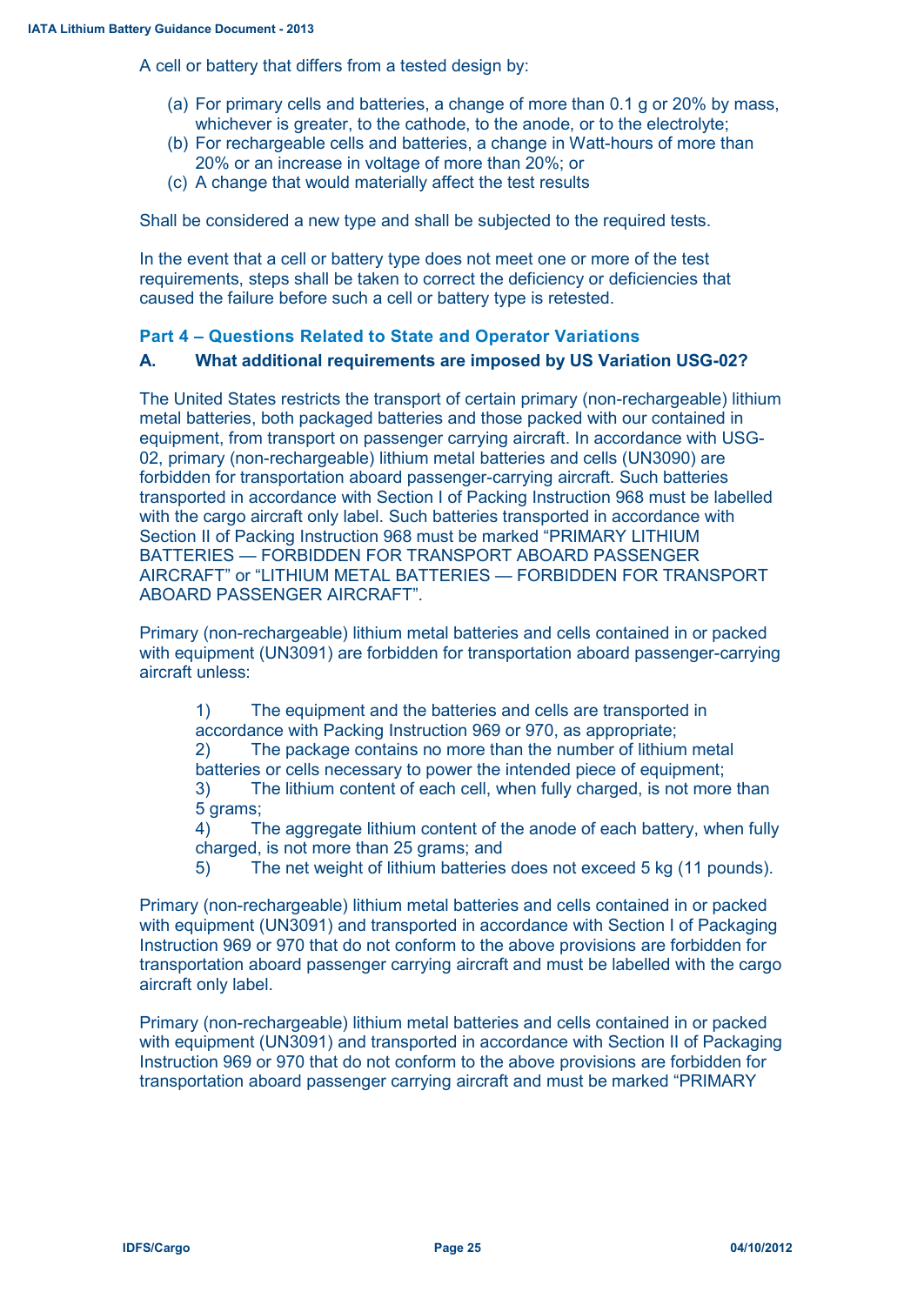LITHIUM BATTERIES — FORBIDDEN FOR TRANSPORT ABOARD PASSENGER AIRCRAFT" or "LITHIUM METAL BATTERIES — FORBIDDEN FOR TRANSPORT ABOARD PASSENGER AIRCRAFT".

#### **Additional Information**

Further information can be found here:

[http://www.iata.org/whatwedo/cargo/dangerous\\_goods/index.htm](http://www.iata.org/whatwedo/cargo/dangerous_goods/index.htm)

[http://safetravel.dot.gov](http://safetravel.dot.gov/)

You may also contact the airline of your choice or your national civil aviation authority if you have any further concerns about travelling with lithium metal or lithium ion batteries.

You can also contact the IATA Dangerous Goods Support team if you have questions or concerns which may not have been addressed in this document: [dangood@iata.org](mailto:dangood@iata.org)